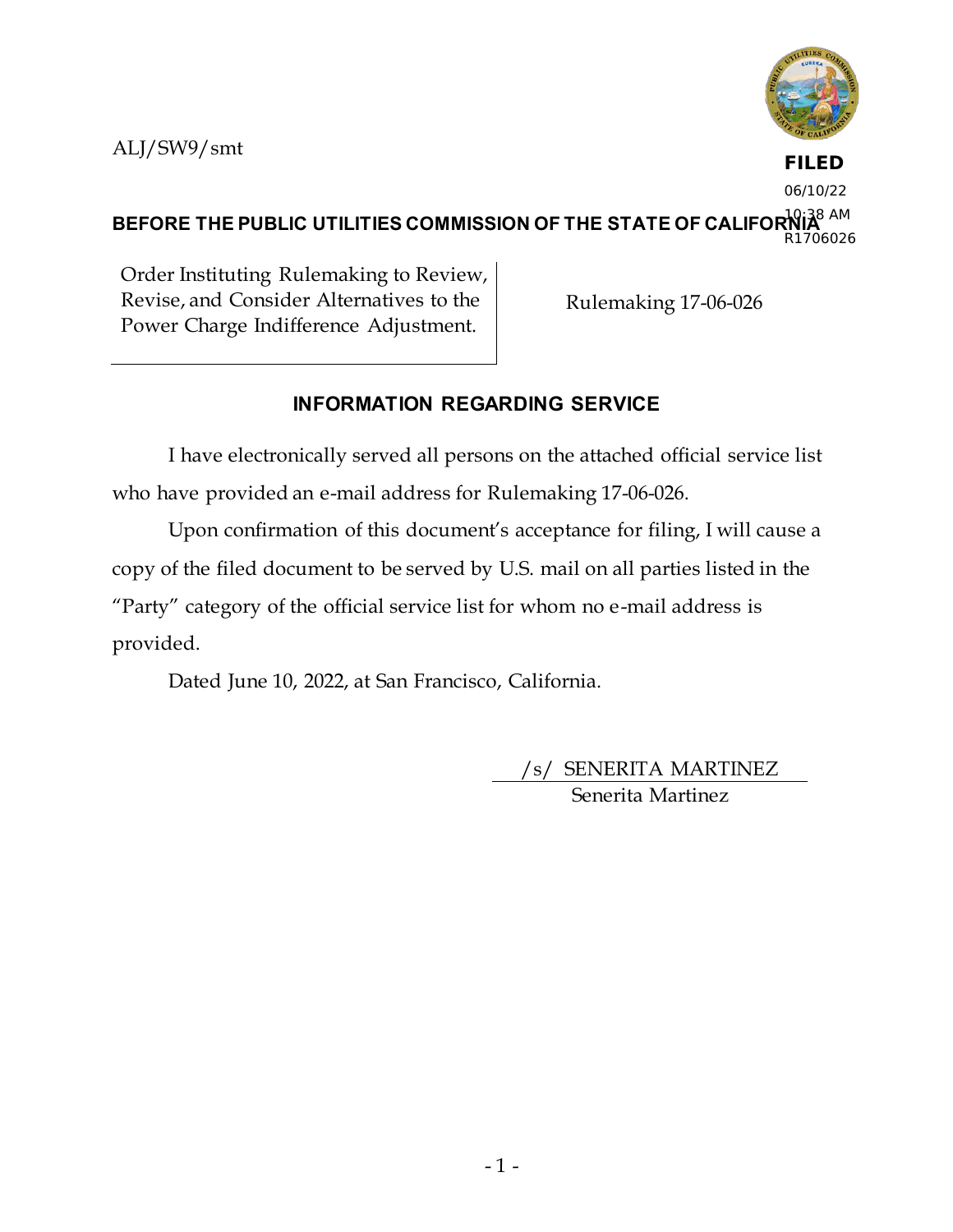# **N O T I C E**

Persons should notify the Process Office, Public Utilities Commission, 505 Van Ness Avenue, Room 2000, San Francisco, CA 94102, of any change of address to ensure that they continue to receive documents. You must indicate the proceeding number on the service list on which your name appears.

\* \* \* \* \* \* \* \* \* \* \* \* \* \* \* \* \* \* \* \* \* \* \* \* \* \* \* \* \* \* \* \* \* \* \* \* \* \* \* \* \* \* \* \* \* \*

The Commission's policy is to schedule hearings (meetings, workshops, etc.) in locations that are accessible to people with disabilities. To verify that a particular location is accessible, call: Calendar Clerk (415) 703-1203.

If specialized accommodations for the disabled are needed, e.g., sign language interpreters, those making the arrangements must call the Public Advisor at (415) 703-2074 or TDD# (415) 703-2032 five working days in advance of the event.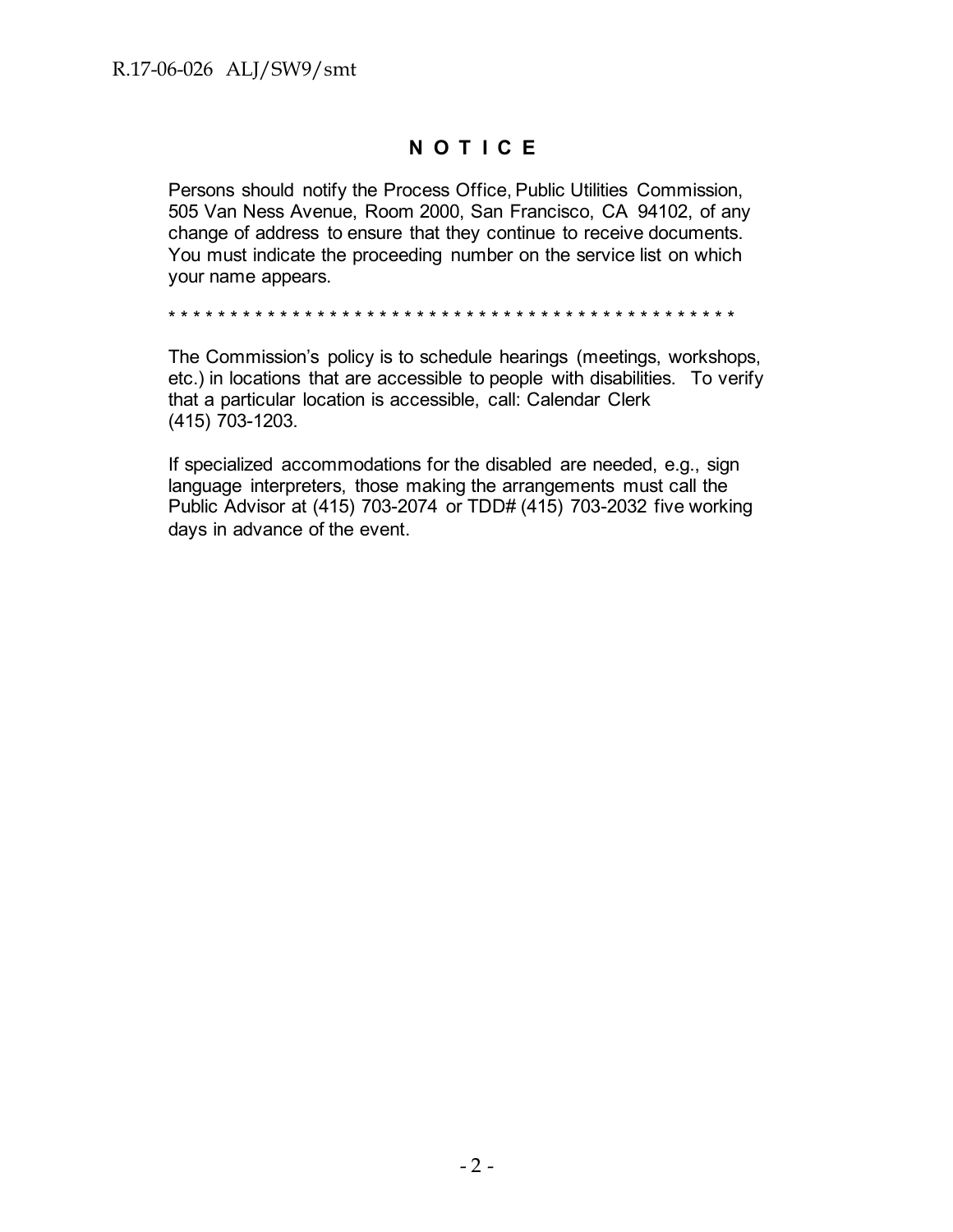## \*\*\*\*\*\*\*\*\*\*\*\* SERVICE LIST \*\*\*\*\*\*\*\*\*\*\* Last Updated on 10-JUN-2022 by: AHB R1706026 LIST

**\*\*\*\*\*\*\*\*\*\*\*\*\*\* PARTIES \*\*\*\*\*\*\*\*\*\*\*\*\*\*** 

Ken Jones Member, Steering Committee 350 BAY AREA 1005 S. ELISEO DR., NO. 19 GREENBRAE CA 94904 (415) 935-9030 Ken@350BayArea.org For: 350 Bay Area

Mila A. Buckner Attorney ADAMS BROADWELL JOSEPH & CARDOZO 601 GATEWAY BLVD., STE. 1000 SOUTH SAN FRANCISCO CA 94080 (650) 589-1660 MBuckner@AdamsBroadwell.com For: Coalition of California Utility Employees

Michael Nordlicht AGERA ENERGY, LLC 555 PLEASANTVILLE RD, S 107 BRIARCLIFF MANOR NY 10510 (914) 236-1406 MNordlicht@AgeraEnergy.com For: Agera Energy, LLC

Kofi Antobam Director Of Finance APPLE VALLEY CHOICE ENERGY (AVCE) 14955 DALE EVANS PARKWAY APPLE VALLEY CA 92307 (760) 240-7000 kantobam@applevalley.org For: Town of Apple Valley | Apple Valley Choice Energy (AVCE)

 $\mathcal{L}_\text{max}$  and the contract of the contract of the contract of the contract of the contract of the contract of the contract of the contract of the contract of the contract of the contract of the contract of the contrac

Marybelle Ang Legal Division 505 Van Ness Avenue San Francisco CA 94102 3298 (415) 696-7329 my1@cpuc.ca.gov For: Cal PA (Public Advocates Office) formerly the Office of Ratepayer Advocates (ORA)

Scott Blaising Attorney At Law BRAUN BLAISING SMITH & WYNNE. P.C. 555 CAPITOL MALL SUITE 570 SACRAMENTO CA 95814 (916) 712-3961 Blaising@BraunLegal.com For: California Choice Energy Authority and on behalf of the Cities of Lancaster, Pico Rivera, and San Jacinto

 $\mathcal{L}_\text{max}$  and the contract of the contract of the contract of the contract of the contract of the contract of the contract of the contract of the contract of the contract of the contract of the contract of the contrac

Scott Blaising Attorney BRAUN BLAISING SMITH WYNNE P.C. 915 L STREET, STE. 1480 SACRAMENTO CA 95814 (916) 712-3961 Blaising@BraunLegal.com For: Pioneer Community Energy

David Peffer Attorney At Law BRAUN BLAISING SMITH WYNNE, P.C. 915 L STREET, SUITE 1480 SACRAMENTO CA 95814 (916) 712-3961 Peffer@BraunLegal.com For: Public Agency Coalition

Scott Blaising Attorney BRAUN BLAISING SMITH WYNNE, PC 555 CAPITOL MALL, SUITE 570 SACRAMENTO CA 95814 (916) 326-5812 Blaising@BraunLegal.com For: Central Coast Community Energy (3CE) f/k/a Monterey Bay Community Power (MBCP

 $\mathcal{L}_\text{max}$  and the contract of the contract of the contract of the contract of the contract of the contract of the contract of the contract of the contract of the contract of the contract of the contract of the contrac

Eddie Ahn Exec. Director BRIGHTLINE DEFENSE PROJECT 1028A HOWARD ST. SAN FRANCISCO CA 94103 (415) 252-9700 brightline.cpuc@brightlinedefense.org For: Brightline Defense Project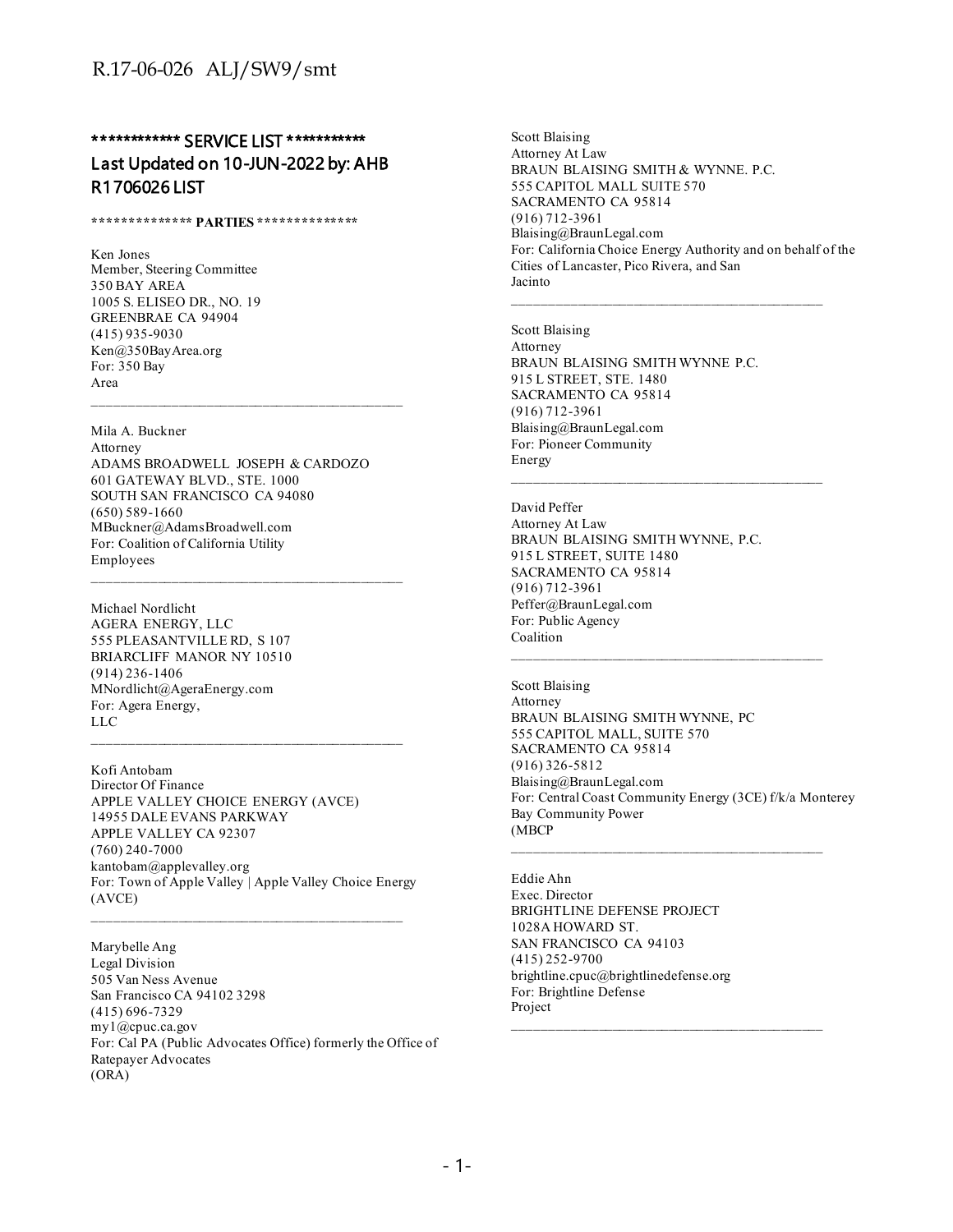Carolyn A. Berry, Ph.D Principal BATES WHITE ECONOMIC CONSULTING 1300 EYE ST. NW, SUITE 600 WASHINGTON DC 20005 (202) 846-6463 Carolyn.Berry@BatesWhite.com For: Carolyn A. Berry, Ph.D

Michael Alcantar Attorney At Law BUCHALTER, A PROFESSIONAL CORPORATION 55 SECOND STREET, SUITE 1700 SAN FRANCISCO CA 94105 (415) 227-0900 MAlcantar@Buchalter.com For: Cogeneration Assn. of California

Nora Sheriff, Esq. Attorney BUCHALTER, A PROFESSIONAL CORPORATION 55 SECOND STREET, SUITE 1700 SAN FRANCISCO CA 94105-3493 (415) 227-3551 NSheriff@Buchalter.com For: California Large Energy Consumers Association (CLECA)

Beth Vaughan Operations Director CALIFORNIA COMMUNITY CHOICE ASSOCIATION EMAIL ONLY EMAIL ONLY CA 00000 (925) 408-5142 beth@cal-cca.org For: California Community Choice Association

 $\mathcal{L}_\text{max}$  and the contract of the contract of the contract of the contract of the contract of the contract of the contract of the contract of the contract of the contract of the contract of the contract of the contrac

Evelyn Kahl General Counsel, Calcca CALIFORNIA COMMUNITY CHOICE ASSOCIATION EMAIL ONLY EMAIL ONLY CA 00000 evelyn@cal-cca.org For: Energy Producers and Users Coalition

Melissa W. Kasnitz Legal Dir CENTER FOR ACCESSIBLE TECHNOLOGY 3075 ADELINE STREET, STE. 220 BERKELEY CA 94703 (510) 841-3224 X2019 Service@cforat.org For: Center for Accessible Technology (CforAT)

Kristy Morris CITY OF HERMOSA BEACH EMAIL ONLY EMAIL ONLY CA 00000 KMorris@HermosaBch.org For: Hermosa Beach Choice Energy  $\mathcal{L}_\text{max}$  and the contract of the contract of the contract of the contract of the contract of the contract of the contract of the contract of the contract of the contract of the contract of the contract of the contrac

Cathy Defalco, Ejd, C.P.M. Energy Mgr. - Regulatory CITY OF LANCASTER 44933 FERN AVENUE LANCASTER CA 93534 (661) 723-6185 cDeFalco@CityofLancasterCa.org For: City of Lancaster

Katherine Hernandez CITY OF PICO RIVERA EMAIL ONLY EMAIL ONLY CA 00000 KHernandez@Pico-rivera.org For: Pico Rivera Community Choice Aggregation

Frederick M. Ortlieb Deputy City Attorney CITY OF SAN DIEGO OFFICE OF THE CITY ATTORNEY 1200 THIRD AVENUE, SUITE 1100 SAN DIEGO CA 92101 (619) 236-6418 FOrtlieb@SanDiego.gov For: City of San Diego

 $\mathcal{L}_\text{max}$  and the contract of the contract of the contract of the contract of the contract of the contract of the contract of the contract of the contract of the contract of the contract of the contract of the contrac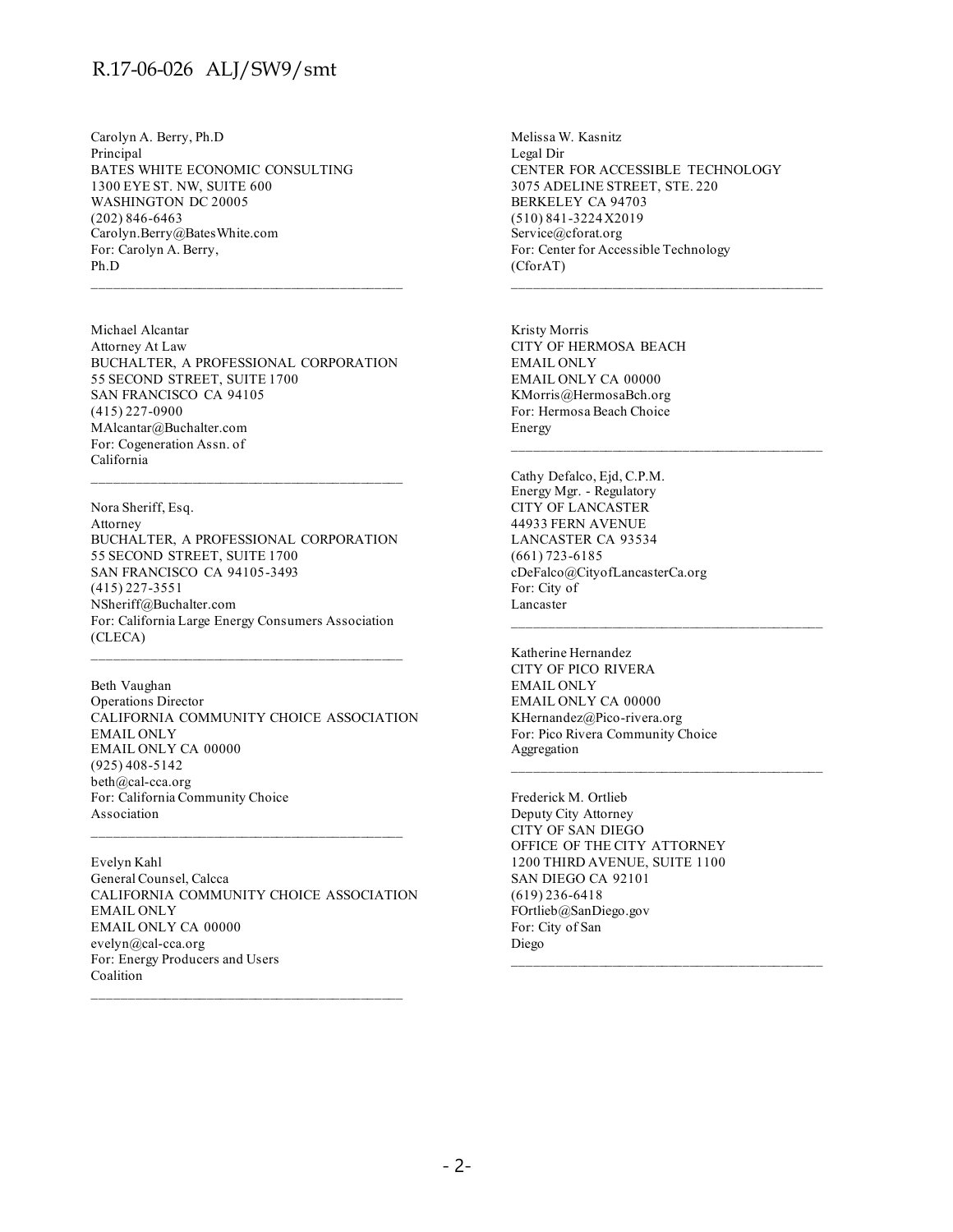Karen Norene Mills Attorney CALIFORNIA FARM BUREAU FEDERATION 2600 RIVER PLAZA DRIVE SACRAMENTO CA 95833 (916) 561-5655 KMills@cfbf.com For: California Farm Bureau Federation

#### Greg Bass

Western Regulatory Affairs Dir. CALPINE ENERGY SOLUTIONS, LLC 401 WEST A STREET, SUITE 500 SAN DIEGO CA 92101 (619) 684-8199 Greg.Bass@CalpineSolutions.com For: Calpine Energy Solutions, LLC

Luisa F. Elkins Sr. Deputy City Attorney CITY OF SAN JOSE OFFICE OF THE CITY ATTORNEY 200 EAST SANTA CLARA ST., 16TH FL SAN JOSE CA 95113-1905 (408) 535-1953 Luisa.Elkins@SanJoseCa.gov For: City of San José, Administrator of San José Clean Energy f/k/a San José Clean Energy

 $\mathcal{L}_\text{max}$  and the contract of the contract of the contract of the contract of the contract of the contract of the contract of the contract of the contract of the contract of the contract of the contract of the contrac

Doug Karpa Policy Director CLEAN COALITION 16 PALM COURT MENLO PARK CA 94025 (415) 860-6681 doug@clean-coalition.org For: Clean Coalition

Ted Bardacke Attorney CLEAN POWER ALLIANCE OF SOUTHERN CALIF. 555 WEST 5TH ST., 35TH FL. LOS ANGELES CA 90013 (213) 269-5870 TBardacke@CleanPowerAlliance.org For: Clean Power Alliance of Southern California  $\mathcal{L}_\text{max}$  and the contract of the contract of the contract of the contract of the contract of the contract of the contract of the contract of the contract of the contract of the contract of the contract of the contrac

Barbara Hale

Jeanne M. Sole' Deputy Dir - Power Resources CITY OF SAN JOSE 200 E. SANTA CLARA ST., 14TH FL. SAN JOSE CA 95113 (408) 535-4867 Jeanne.Sole@SanJoseCa.gov For: City of San José, Administrator of San José Clean Energy f/k/a San José Clean Energy

Patrick Ferguson Attorney DAVIS WRIGHT TREMAINE LLP 505 MONTGOMERY STREET, SUITE 800 SAN FRANCISCO CA 94111 (415) 276-6500 PatrickFerguson@dwt.com For: East Bay Community Energy

Patrick J. Ferguson Attorney DAVIS WRIGHT TREMAINE LLP 505 MONTGOMERY STREET, SUITE 800 SAN FRANCISCO CA 94111 (415) 276-6500 PatrickFerguson@dwt.com For: Calpine Corporation and Respondent Calpine PowerAmerica-CA, LLC

John W. Leslie, Esq. Attorney DENTONS US LLP 4655 EXECUTIVE DRIVE, STE. 700 SAN DIEGO CA 92121 (619) 699-2536 John.Leslie@Dentons.com For: Shell Energy Solutions (formerly Shell Energy North America (US), L.P.)

 $\mathcal{L}_\text{max}$  and the contract of the contract of the contract of the contract of the contract of the contract of the contract of the contract of the contract of the contract of the contract of the contract of the contrac

Scott Olson Dir - Gov'T & Regulatory Affairs DIRECT ENERGY BUSINESS 600 CALIFORNIA STREET, 11TH FL. SAN FRANCISCO CA 94108 (510) 778-0531 Scott.Olson@DirectEnergy.com For: Direct Energy Services, LLC (Direct Energy Business)

 $\mathcal{L}_\text{max}$  and the contract of the contract of the contract of the contract of the contract of the contract of the contract of the contract of the contract of the contract of the contract of the contract of the contrac

Daniel W. Douglass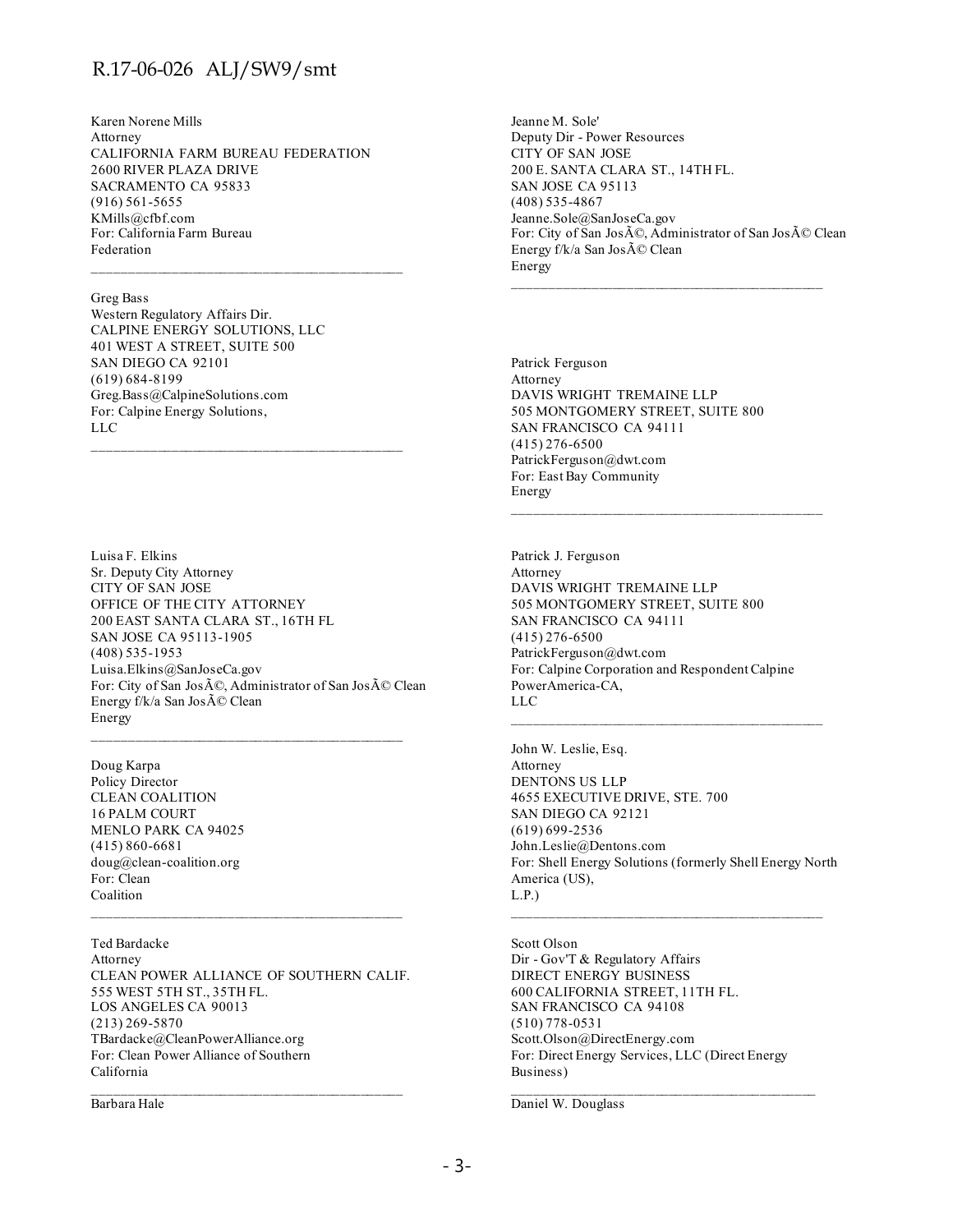CLEAN POWER SF 525 GOLDEN GATE AVE. SAN FRANCISCO CA 94102 BHale@SFWater.org For: Clean Power SF

Katie Barrows Dir - Environmental Resources COACHELLA VALLEY ASSOCIATION OF GOV'T 73710 FRED WARING DR., SUITE 200 PALM DESERT CA 92260 (760) 346-1127 X117 KBarrows@cvag.org For: Coachella Valley Association of Governments

Gregory Kosier Portfolio Mgr. CONSTELLATION NEW ENERGY, INC. TWO CALIFORNIA PLAZA 350 SOUTH GRAND AVENUE, SUITE 3800 LOS ANGELES CA 90071 (213) 996-6116 Gregory.Kosier@Constellation.com For: Constellation Newenergy, Inc. \_\_\_\_\_\_\_\_\_\_\_\_\_\_\_\_\_\_\_\_\_\_\_\_\_\_\_\_\_\_\_\_\_\_\_\_\_\_\_\_\_\_\_

Michael Day DOWNEY BRAND LLP 455 MARKET STREET, SUITE 1500 SAN FRANCISCO CA 94105 (415) 848-4800 MDay@DowneyBrand.com For: Commercial Energy of California

Angela Gregory EDF INDUSTRIAL POWER SERVICES (CA), LLC 4700 W. SAM HOUSTON PARKWAY N, STE. 250 HOUSTON TX 77041 (281) 653-1039 angela.gregory@edftrading.com For: EDF Industrial Power Services (CA) LLC

 $\mathcal{L}_\text{max}$  and the contract of the contract of the contract of the contract of the contract of the contract of the contract of the contract of the contract of the contract of the contract of the contract of the contrac

Attorney DOUGLASS & LIDDELL 5737 KANAN ROAD, STE. 610 AGOURA HILLS CA 91301-1601 (818) 961-3001 Douglass@EnergyAttorney.com For: Alliance for Retail Energy Markets / Direct Access Customer Coalition (DACC)

Brian T. Cragg Attorney GOODIN, MACBRIDE, SQUERI & DAY, LLP 505 SANSOME STREET, SUITE 900 SAN FRANCISCO CA 94111 (415) 392-7900 BCragg@GoodinMacBride.com For: The Independent Energy Producers Association

Jeanne B. Armstrong Attorney GOODIN, MACBRIDE, SQUERI & DAY, LLP 505 SANSOME ST., STE. 900 SAN FRANCISCO CA 94111 (415) 392-7900 JArmstrong@GoodinMacBride.com For: Solar Energy Industries Association

Jackson W. Mueller, Jr. Energy Consulting JACKSON W. MUELLER, JR., LLC 5092 SCHOLARSHIP IRVINE CA 92612 (206) 601-2578 Jackson@JWMueller.com For: Jackson W. Mueller, JR., LLC

Tim Lindl Counsel KEYES & FOX LLP 580 CALIFORNIA STREET, 12TH FLOOR SAN FRANCISCO CA 94104 (510) 314-8385 tlindl@keyesfox.com For: Peninsula Clean Energy

 $\mathcal{L}_\text{max}$  and the contract of the contract of the contract of the contract of the contract of the contract of the contract of the contract of the contract of the contract of the contract of the contract of the contrac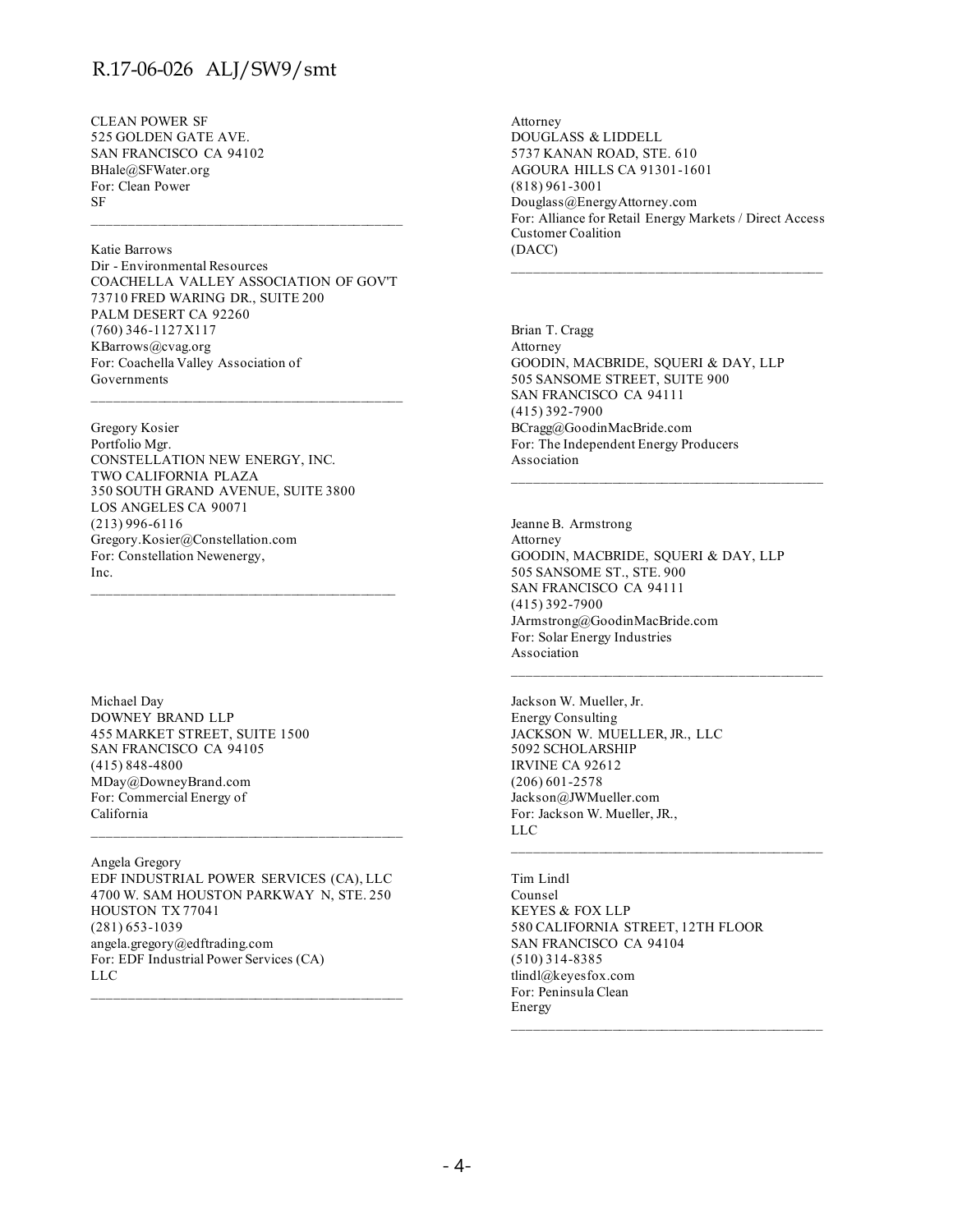Gary S. Saleba President - Ceo EES CONSULTING, INC. 570 KIRKLAND WAY, STE. 100 KIRKLAND WA 98033 Saleba@EESConsulting.com For: City of Encinitas

Ronald Liebert Attorney At Law ELLISON SCHNEIDER HARRIS & DONLAN LLP 2600 CAPITOL AVENUE, STE. 400 SACRAMENTO CA 95816-5931 (916) 447-2166 rl@eslawfirm.com For: California Manufactures & Technology Association  $\mathcal{L}_\text{max}$  and the contract of the contract of the contract of the contract of the contract of the contract of the contract of the contract of the contract of the contract of the contract of the contract of the contrac

\_\_\_\_\_\_\_\_\_\_\_\_\_\_\_\_\_\_\_\_\_\_\_\_\_\_\_\_\_\_\_\_\_\_\_\_\_\_\_\_\_\_\_\_

Carolyn Kehrein ENERGY MANAGEMENT SERVICES 2602 CELEBRATION WAY WOODLAND CA 95776 (530) 668-5600 CMKehrein@ems-ca.com For: Energy Users Forum

Aundrea Williams Avp - Regulatory GEXA ENERGY CALIFORNIA, LLC 20455 STATE HIGHWAY 249, STE. 200 HOUSTON TX 77070 (713) 401-5936 aundrea.williams@GexaEnergy.com For: Gexa Energy California, LLC

Jeremy D. Weinstein Attorney At Law LAW OFFICES OF JEREMY D. WEINSTEIN, ESQ. 1512 BONANZA STREET (OLD FIRE STATION) WALNUT CREEK CA 94596 (925) 943-2708 jeremy.weinstein@pacificorp.com For: Tenaska California Energy Marketing, LLC and Tenaska Power Services Co.

 $\mathcal{L}_\text{max}$  and the contract of the contract of the contract of the contract of the contract of the contract of the contract of the contract of the contract of the contract of the contract of the contract of the contrac

Tim Mason Policy Dir LARGE-SCALE SOLAR ASSOCIATION 2501 PORTOLA WAY SACRAMENTO CA 95818 (510) 812-1416 Tim@LargeScaleSolar.org For: Large-Scale Solar Association

Carla Scarsella Deputy General Counsel **PACIFICORP** 825 NE MULTNOMAH ST, STE 2000 PORTLAND OR 97232 (503) 813-6338 Carla.Scarsella@PacifiCorp.com For: PACIFICORP

Cynthia Hansen Mifsud Assist. Gen. Counsel PACIFICORP 825 NE MULTNOMAH ST., STE. 2000 PORTLAND OR 97232 (503) 813-6566 Cynthia.Hansen@PacifiCorp.com For: PacifiCorp

Byron Farnsworth Vp, Supply & Scheduling PALMCO POWER CA, LLC 8751 18TH AVE. BROOKLYN NY 11214 (718) 696-0221 Supply@PalmcoEnergy.com For: Palmco Power CA, LLC

Thomas R. Darton Vp & General Counsel PILOT POWER GROUP, INC. 8910 UNIVERSITY CENTER LANE, STE. 520 SAN DIEGO CA 92122 (858) 678-0118 TDarton@PilotPowerGroup.com For: Pilot Power Group, Inc.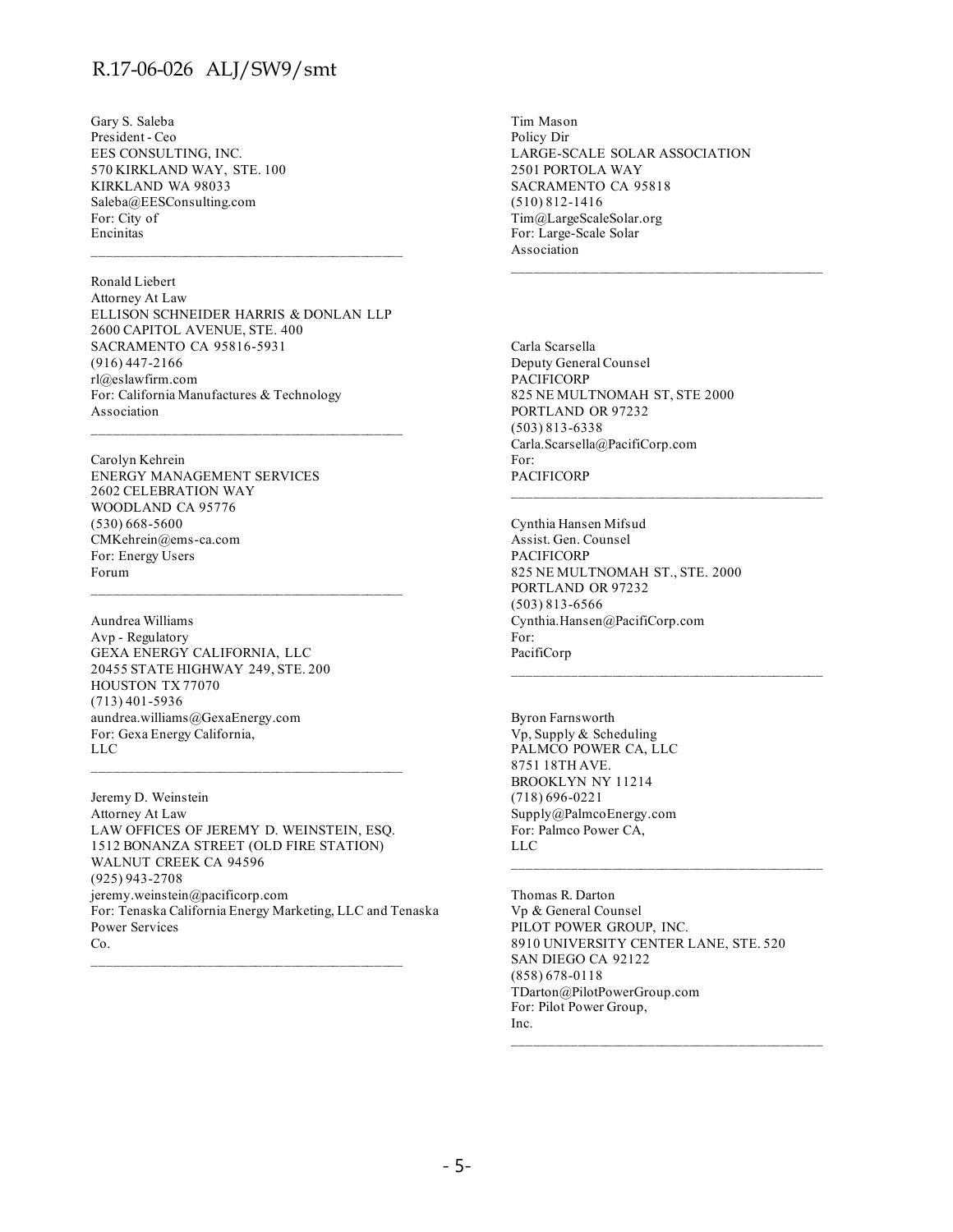Michelle Castillo Regulatory Compliance LIBERTY POWER DELAWARE LLC 1901 W CYPRESS CREEK ROAD, STE 600 FORT LAUDERDALE FL 33309 (954) 489-7142 Compliance@LibertyPowerCorp.com For: Liberty Power Delaware LLC / Liberty Power Holdings LLC

Matt Skolnik LOS ANGELES COUNTY EMAIL ONLY EMAIL ONLY CA 00000 MSkolmik@ceo.LACounty.gov For: LA County  $\mathcal{L}_\text{max}$  and the contract of the contract of the contract of the contract of the contract of the contract of the contract of the contract of the contract of the contract of the contract of the contract of the contrac

Sabrinna Soldavini Policy Analyst MARIN CLEAN ENERGY 1125 TAMALPAIS AVENUE SAN RAFAEL CA 94901 ssoldavini@mcecleanenergy.org For: Marin Clean Energy (MCE)

Cortney Madea Attorney NRG POWER MARKETING LLC 804 CARNEGIE CENTER PRINCETON NJ 08540 (609) 524-5422 Cortney.Madea@nrg.com For: NRG Power Marketing LLC

\_\_\_\_\_\_\_\_\_\_\_\_\_\_\_\_\_\_\_\_\_\_\_\_\_\_\_\_\_\_\_\_\_\_\_\_\_\_\_\_\_\_\_\_

Maria V. Wilson Attorney PACIFIC GAS AND ELECTRIC COMPANY PO BOX 7442 (B30A ) SAN FRANCISCO CA 94105 (415) 973-5639 Maria.Wilson@pge.com For: Pacific Gas and Electric Company

Christian Lenci PRAXAIR PLAINFIELD, INC. 2430 CAMINO RAMON DR. SAN RAMON CA 94583 (925) 866-6809 Christian\_Lenci@Praxair.com For: Praxair Plainfield, Inc.

Richard Engel Dir - Power Resources REDWOOD COAST ENERGY AUTHORITY 633 3RD STREET EUREKA CA 95501 (707) 269-1700 X354 REngel@RedwoodEnergy.org For: Redwood Coast Energy Authority

 $\mathcal{L}_\text{max}$  and the contract of the contract of the contract of the contract of the contract of the contract of the contract of the contract of the contract of the contract of the contract of the contract of the contrac

\_\_\_\_\_\_\_\_\_\_\_\_\_\_\_\_\_\_\_\_\_\_\_\_\_\_\_\_\_\_\_\_\_\_\_\_\_\_\_\_\_\_\_\_

SONOMA CLEAN POWER AUTORITY EMAIL ONLY EMAIL ONLY CA 00000 GSyphers@SonomaCleanPower.org For: Sonoma Clean Power

Russell A. Archer Sr. Attorney SOUTHERN CALIFORNIA EDISON COMPANY 2244 WALNUT GROVE AVE. / PO BOX 800 ROSEMEAD CA 91770 (626) 302-2865 Russell.Archer@SCE.com For: Southern California Edison Company

James Lunday Controller TENASKA CALIFORNIA ENERGY MARKETING, LLC 1701 E. LAMAR BLVD., STE.100 ARLINGTON TX 76006 (817) 303-1871 JLunday@tnsk.com For: Tenaska california Energy Marketing, LLC / Tenaska Power Services Co.

 $\mathcal{L}_\text{max}$  and the contract of the contract of the contract of the contract of the contract of the contract of the contract of the contract of the contract of the contract of the contract of the contract of the contrac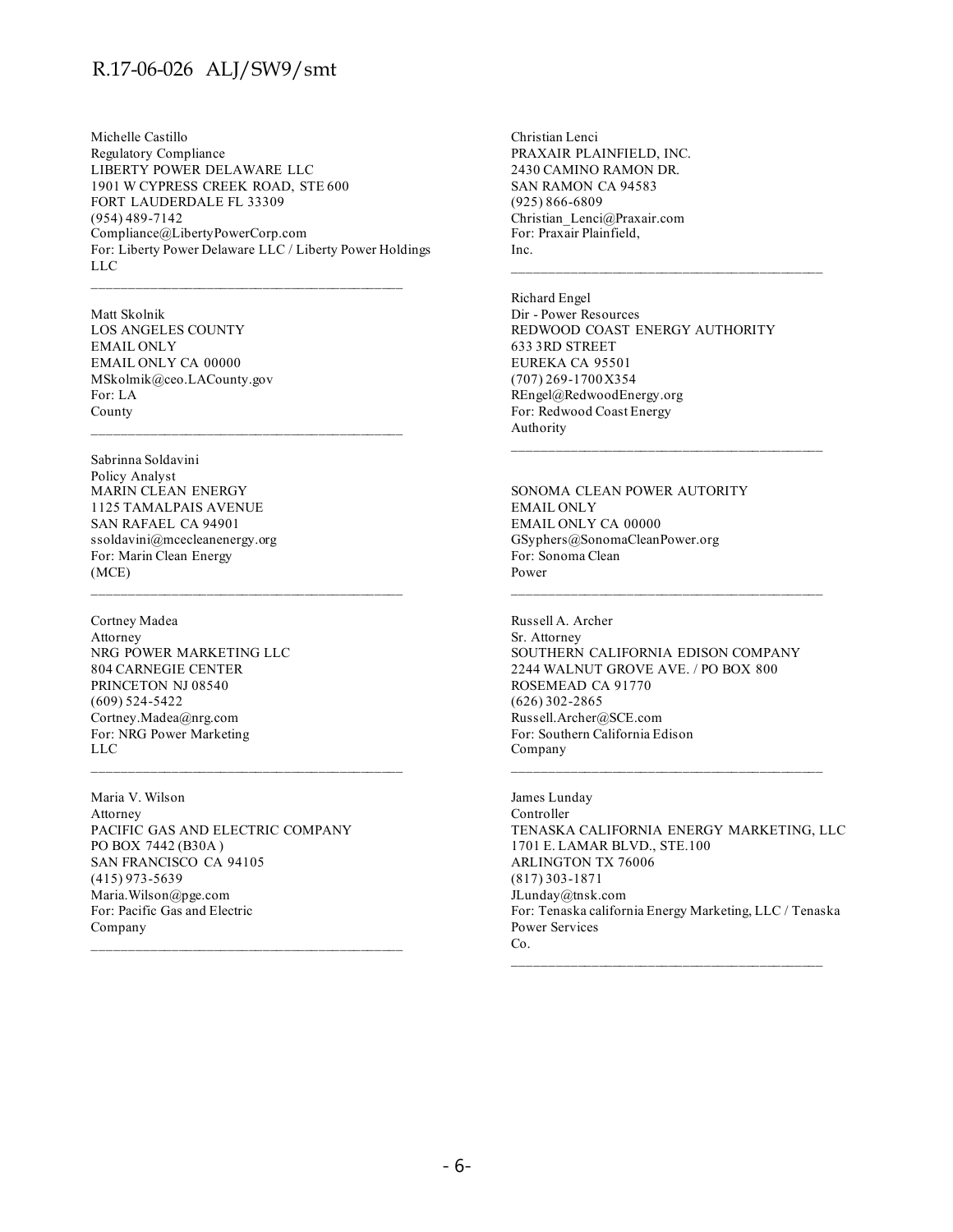Danielle Osborn Mills Director, Acp-California RENEWABLE ENERGY STRATEGIES 1696 ORVIETTO DRIVE ROSEVILLE CA 95661 (916) 320-7584 danielle@renewableenergystrategies.com For: American Clean Power - California (ACP-California) formerly American Wind Energy Ass'n Calif. Caucus

Aimee Smith SAN DIEGO GAS & ELECTRIC COMPANY 8330 CENTURY PARK CT., CP32D SAN DIEGO CA 92123 (619) 699-5042 amsmith@semprautilities.com For: San Diego Gas & Electric

 $\mathcal{L}_\text{max}$  and the contract of the contract of the contract of the contract of the contract of the contract of the contract of the contract of the contract of the contract of the contract of the contract of the contrac

\_\_\_\_\_\_\_\_\_\_\_\_\_\_\_\_\_\_\_\_\_\_\_\_\_\_\_\_\_\_\_\_\_\_\_\_\_\_\_\_\_\_\_\_

Barbara Boswell SAN JACINTO POWER EMAIL ONLY EMAIL ONLY CA 00000 BabBoswell@yahoo.com For: San Jacinto Power

Ellison Folk Attorney SHUTE, MIHALY & WEINBERGER LLP 396 HAYES STREET SAN FRANCISCO CA 94102 (415) 552-7272 Folk@SMWlaw.com For: Protect Our Communities Foundation (POC)

Tom Habashi SILICON VALLEY CLEAN ENERGY EMAIL ONLY EMAIL ONLY CA 00000 TomH@SVCleanEnergy.org For: Silicon Valley Clean Energy

Steven S. Shupe General Counsel SONOMA CLEAN POWER AUTHORITY 50 SANTA ROSA AVE., 5TH FL. SANTA ROSA CA 95404 (707) 890-8485 SShupe@SonomaCleanPower.org For: Sonoma Clean Power

 $\mathcal{L}_\text{max}$  and the contract of the contract of the contract of the contract of the contract of the contract of the contract of the contract of the contract of the contract of the contract of the contract of the contrac

Cynthia Clark THE REGENTS OF THE UNIVERSITY OF CALIF. 1100 BROADWAY, SUITE 1450 OAKLAND CA 94607 (510) 287-3360 Cynthia.Clark@UCOP.edu For: The Regents of the University of California

 $\mathcal{L}_\text{max}$  and the contract of the contract of the contract of the contract of the contract of the contract of the contract of the contract of the contract of the contract of the contract of the contract of the contrac

\_\_\_\_\_\_\_\_\_\_\_\_\_\_\_\_\_\_\_\_\_\_\_\_\_\_\_\_\_\_\_\_\_\_\_\_\_\_\_\_\_\_\_\_

Matthew Freedman Staff Attorney THE UTILITY REFORM NETWORK EMAIL ONLY EMAIL ONLY CA 00000 (415) 929-8876 X304 matthew@turn.org For: Tthe Utility Reform Network

Robert F. Smith TIGER NATURAL GAS, INC. 1422 EAST 71ST STREET, SUITE J TULSA OK 74136 (918) 551-1213 bsmith@tigernaturalgas.com For: Tiger Natural Gas, Inc.

Nancy Saracino Managing Attorney WESTERN ENERGY & WATER 500 CAPITOL MALL, STE. 2350 SACRAMENTO CA 95814 (916) 877-8872 NSaracino@WEAWLaw.com For: First Solar, Inc.

Rick Bishop Exe.Dir WESTERN RIVERSIDE COUNCIL OF GOV'T 4080 LEMON ST., 3RD FL. RIVERSIDE CA 92501-3609 (951) 955-8303 RBishop@WRCOG.us For: Western Riverside Council of Governments

 $\mathcal{L}_\text{max}$  and the contract of the contract of the contract of the contract of the contract of the contract of the contract of the contract of the contract of the contract of the contract of the contract of the contrac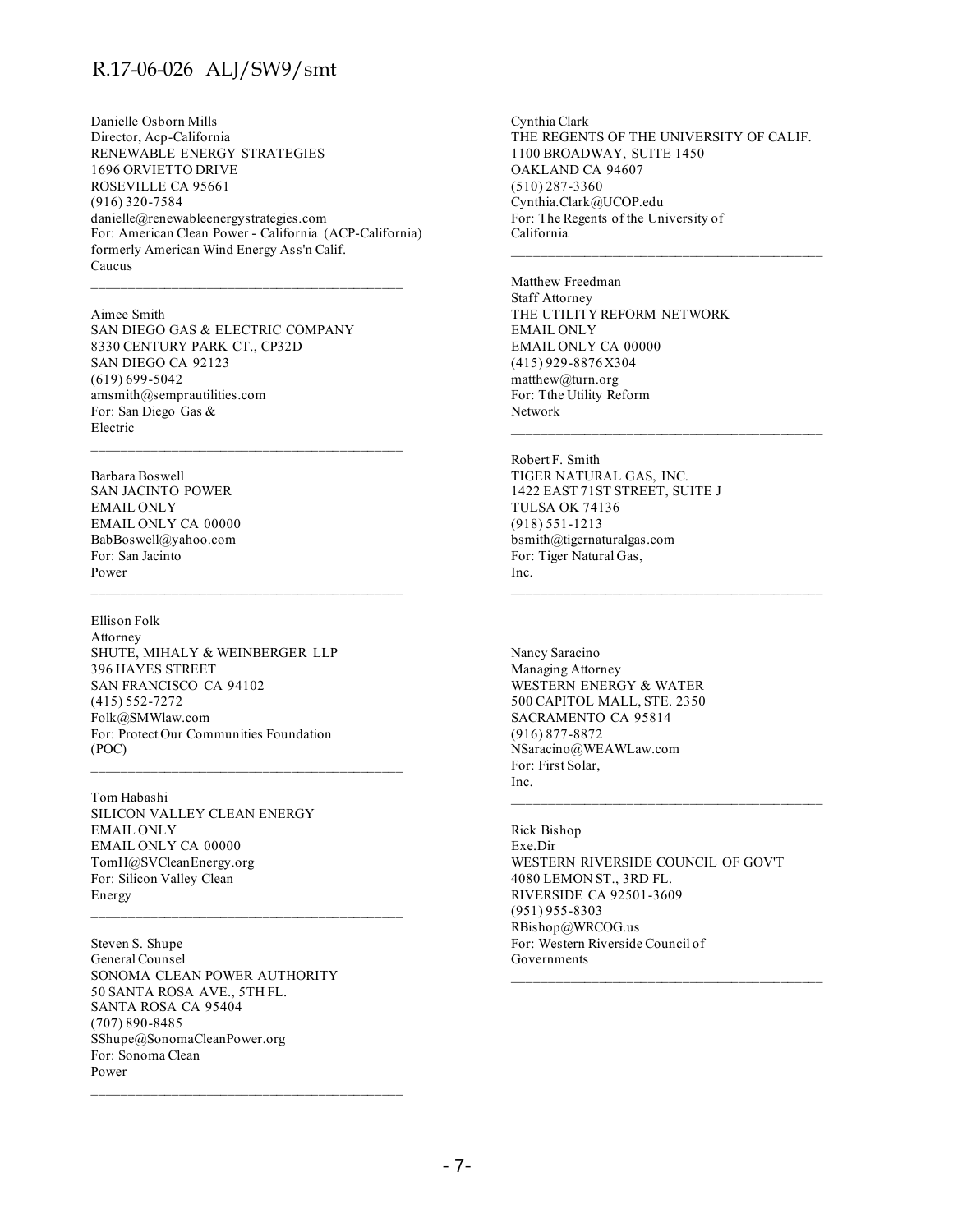Ty Tosdal Attorney TOSDAL, APC 777 S. COAST HIGHWAY 101, STE 215 SOLANA BEACH CA 92075 (858) 252-6416 Ty@TosdalAPC.com For: CCA: Clean Energy Alliance (CEA)

Ty Tosdal Attorney TOSDAL, APC 777 S. COAST HIGHWAY 101, SUITE 215 SOLANA BEACH CA 92075 (858) 704-4711 Ty@TosdalAPC.com For: San Diego Community Power

 $\mathcal{L}_\text{max}$  and the contract of the contract of the contract of the contract of the contract of the contract of the contract of the contract of the contract of the contract of the contract of the contract of the contrac

Ty Tosdal

Attorney TOSDAL, APC 777 S. HIGHWAY 101, SUITE 215 SOLANA BEACH CA 92075 (858) 704-4711 Ty@TosdalAPC.com For: City of Solana Beach

Ty Tosdal Attorney TOSDAL, APC 777 SOUTH HIGHWAY 101, SUITE 215 SOLANA BEACH CA 92075 (858) 252-6416 Ty@TosdalAPC.com For: Solana Energy Alliance

Jane Krikorian, J.D. Supervisor, Adv. & Admin. UTILITY CONSUMERS' ACTION NETWORK 3405 KENYON STREET, STE. 401 SAN DIEGO CA 92110 (619) 696-6966 Jane@ucan.org For: UCAN

 $\mathcal{L}_\text{max}$  and the contract of the contract of the contract of the contract of the contract of the contract of the contract of the contract of the contract of the contract of the contract of the contract of the contrac

Lisa A. Cottle Partner / Attorney WINSTON & STRAWN LLP 101 CALIFORNIA ST., 35TH FL. SAN FRANCISCO CA 94111-5840 (415) 591-1579 LCottle@Winston.com For: NextEra Energy Resources, LLC

YEP ENERGY 818 W. 7TH ST. LOS ANGELES CA 90017 kb@YepEnergy.com For: Yep Energy

#### **\*\*\*\*\*\*\*\*\*\* STATE EMPLOYEE \*\*\*\*\*\*\*\*\*\*\***

David Peck CPUC - EXEC EMAIL ONLY EMAIL ONLY CA 00000 (415) 703-1213 dbp@cpuc.ca.gov

#### **\*\*\*\*\*\*\*\*\* INFORMATION ONLY \*\*\*\*\*\*\*\*\*\***

Marc D. Joseph Attorney At Law ADAMS BROADWELL JOSEPH & CARDOZO 601 GATEWAY BLVD. STE 1000 SOUTH SAN FRANCISCO CA 94080 (650) 589-1660 mdjoseph@adamsbroadwell.com For: Coalition of California Utility Employees

Paul Nelson Consultant BARKOVICH & YAP, INC. EMAIL ONLY EMAIL ONLY CA 00000 (213) 444-9349 Paul@BarkovichAndYap.com For: California Large Energy Consumers Association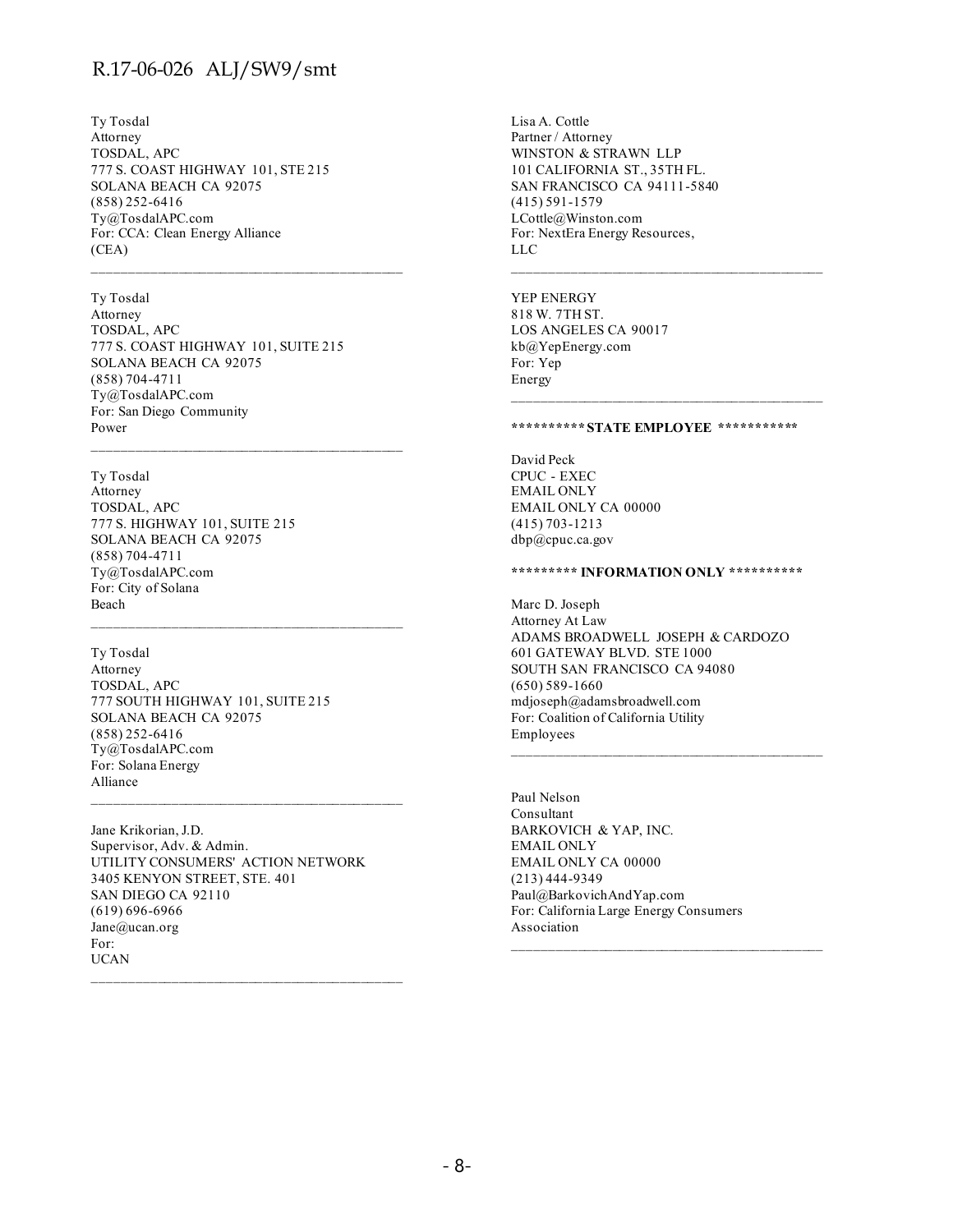Miles Maurino Associate Attorney ADAMS BROADWELL JOSEPH & CARDOZO 601 GATEWAY BLVD., STE. 1000 SOUTH SAN FRANCISCO CA 94080 (650) 589-1660 MMaurino@AdamsBroadwell.com

Robert Earle ADAMS BROADWELL JOSEPH & CARDOZO 601 GATEWAY BLVD, SUITE 1000 SOUTH SAN FRANCISCO CA 94080  $(650)$  589-1660X13 RobertEarle.sf@gmail.com

Rachael Koss Attorney ADAMS BROADWELL JOSEPH & CORDOZO 601 GATEWAY BLVD., STE. 1000 SOUTH SAN FRANCISCO CA 94080 (650) 589-1660 EXT13 RKoss@AdamsBroadwell.com

Emilie Olson Policy & Program Associate ADVANCED ENERGY ECONOMY 135 MAIN STREET, STE. 1320 SAN FRANCISCO CA 94105 EOlson@aee.net

Aggregate Filing AFP TRACKS 950 TOWER LANE FOSTER CA 94404 (833) 414-3165 proceedings@mail.com

Benjamin Ellis ALCANTAR LAW GROUP EMAIL ONLY EMAIL ONLY CA 00000 bce@alcantar-law.com

Kari Cameron ALCANTAR LAW GROUP EMAIL ONLY EMAIL ONLY CA 00000 klc@alcantar-law.com

Barbara R. Barkovich Consultant BARKOVICH & YAP, INC. PO BOX 11031 OAKLAND CA 94611 (707) 937-6203 Barbara@BarkovichAndYap.com For: CLECA - California Large Energy Consumers Association

Monica Brozowski BBK LAW EMAIL ONY EMAIL ONLY CA 00000 monica.brozowski@bbklaw.com Roger Berliner Attorney At Law BERLINER LAW PLLC EMAIL ONLY EMAIL ONLY DC 00000 (202) 365-4657 roger@berlinerlawpllc.com For: County of Los Angeles

Joshua Nelson Attorney BEST BEST & KRIEGER LLP 500 CAPITOL MALL, STE. 1700 SACRAMENTO CA 95814 (916) 325-4000 Joshua.Nelson@bbklaw.com

Ryan M. F. Baron Of Counsel BEST BEST & KRIEGER LLP 18101 VON KARMAN AVE., STE. 1000 IRVINE CA 92612 (949) 263-6568 Ryan.Baron@BBKLaw.com For: Western Riverside Council of Governments (WRCOG)

Steven C. Debaun BEST BEST & KRIEGER LLP 3390 UNIVERSITY AVE., 5TH FL./ BOX 1028 RIVERSIDE CA 92501-3369 (909) 686-1450 Steven.DeBaun@BBKLaw.com

BUCHALTER, A PROFESSIONAL CORPORATION 55 SECOND STREET, SUITE 1700 SAN FRANCISCO CA 94105 (415) 227-0900 Ek-Info@Buchalter.com

Lillian Rafii Attorney BUCHALTER, A PROFESSIONAL CORPORATION 55 SECOND STREET, STE. 1600 SAN FRANCISCO CA 94105-3493 (415) 227-3586 LRafii@Buchalter.com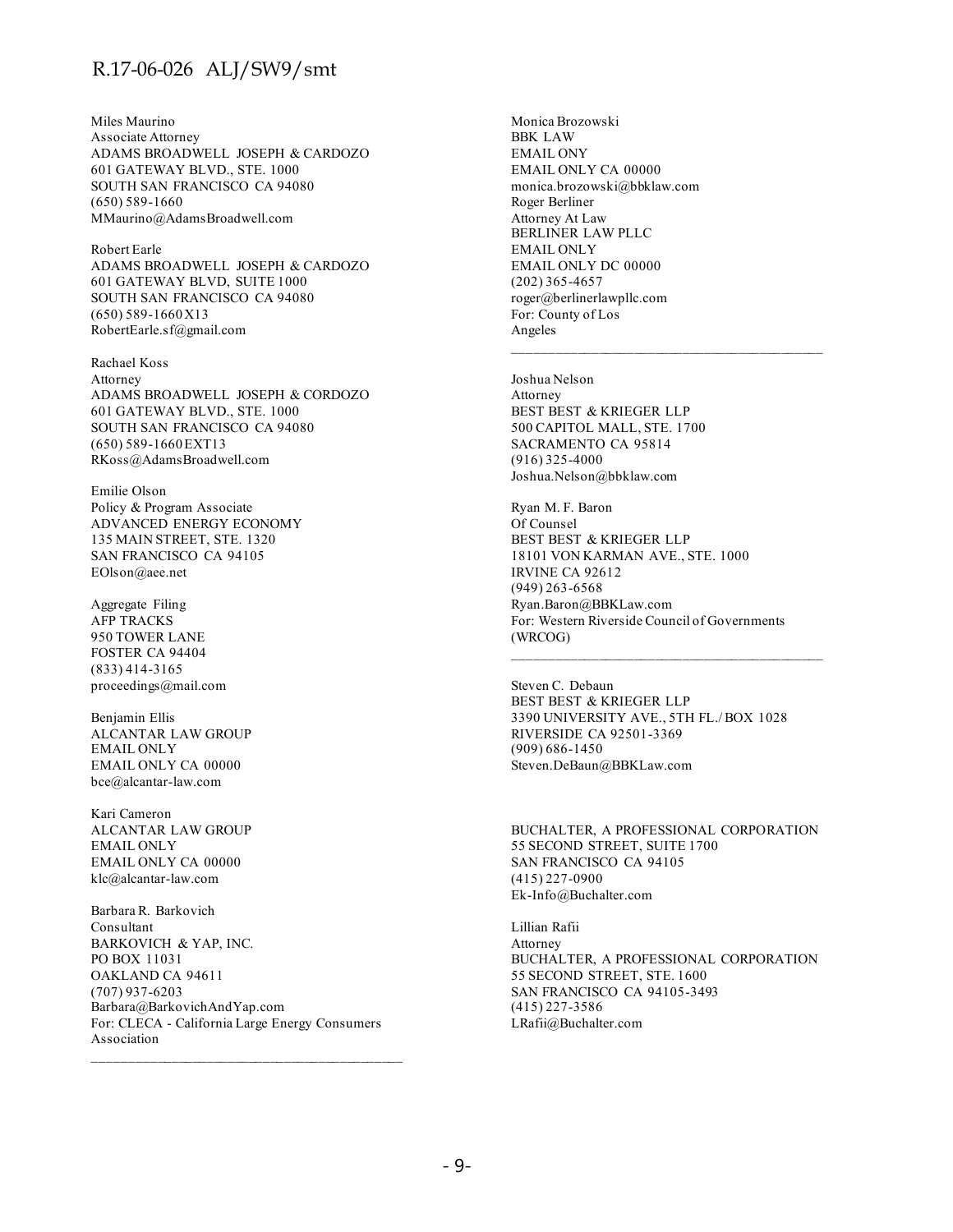Sam Schabacker Policy Manager BLOOM ENERGY 4353 N 1ST STREET SAN JOSE CA 95143 (408) 543-1500 Sam.Schabacker@BloomEnergy.com

Dan Griffiths Attorney BRAUN BLAISING SMITH & WYNNE, P.C. 915 L STREET, STE. 1480 SACRAMENTO CA 95814 (916) 326-5812 Griffiths@BraunLegal.com

Justin Wynne Attorney BRAUN BLAISING SMITH WYNNE, P.C. 915 L STREET, STE. 1480 SACRAMENTO CA 95814 (916) 326-5813 Wynne@BraunLegal.com

Regulatory Clerk BRAUN BLAISING SMITH WYNNE, PC 915 L STREET, STE. 1480 SACRAMENTO CA 95814 (916) 326-5812 Regulatory@BraunLegal.com

Sean P. Beatty Partner BRB LAW LLP EMAIL ONLY EMAIL ONLY CA 00000 Sean@BRBLawGroup.com

Maurice Brubaker BRUBAKER AND ASSOCIATES, INC. PO BOX 412000 ST LOUIS MO 63141-2000 (636) 898-6725 MBrubaker@Consultbai.com

Buchalter Docket BUCHALTER 55 SECOND STREET, SUITE 1700 SAN FRANCISCO CA 94105 (415) 227-0900 Docket@Buchalter.com

Meghan Thomas BUCHALTER, A PROFESSIONAL CORPORATION 55 SECOND STREET, SUITE 1700 SAN FRANCISCO CA 94105 (415) 227-3651 MThomas@Buchalter.com

Michael Cade Analyst BUCHALTER, A PROFESSIONAL CORPORATION 55 SECOND STREET, SUITE 1700 SAN FRANCISCO CA 94105 (415) 227-0900 MCade@Buchalter.com

Alina Bemis Executive Division RM. 5213 505 Van Ness Avenue San Francisco CA 94102 3298 (415) 720-4732 abm@cpuc.ca.gov

Kathleen Blake Energy Division 505 Van Ness Avenue San Francisco CA 94102 3298 (415) 703-3444 kb1@cpuc.ca.gov

Simone Brant Energy Division AREA 4-A 505 Van Ness Avenue San Francisco CA 94102 3298 (415) 703-5239 sb6@cpuc.ca.gov

Benjamin Dawson CALIFORNIA COMMUNITY CHOICE ASSOCIATION EMAIL ONLY EMAIL ONLY CA 00000 regulatory@cal-cca.org

Leora Broydo Vestel Director Of Communications CALIFORNIA COMMUNITY CHOICE ASSOCIATION 2300 CLAYTON ROAD, SUITE 1150 CONCORD CA 94520 (415) 999-4757 leora@cal-cca.org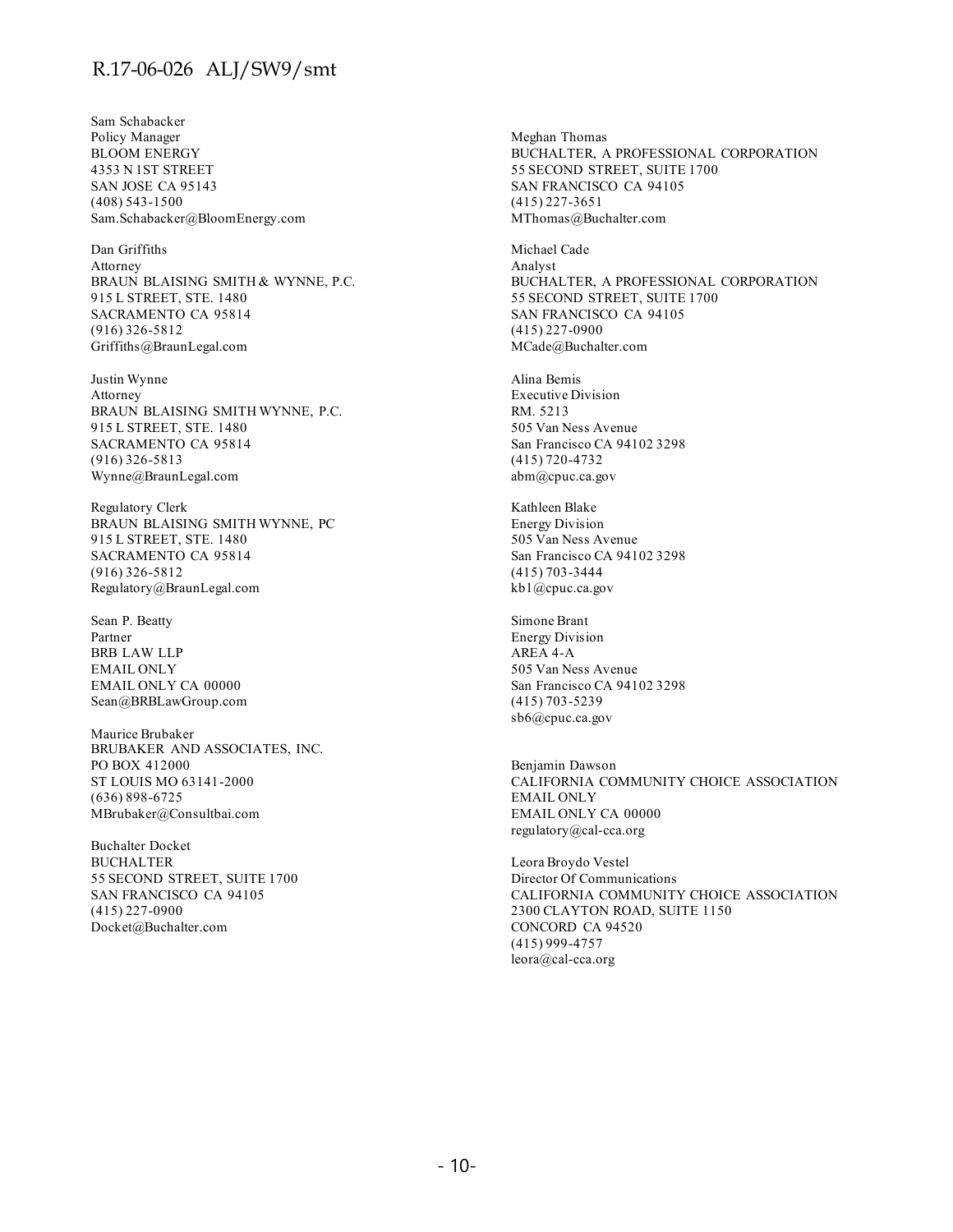Theresa Buckley Legal Division RM. 5139 505 Van Ness Avenue San Francisco CA 94102 3298 (415) 703-1992 tbu@cpuc.ca.gov

Brendan Burns Public Advocates Office 505 Van Ness Avenue San Francisco CA 94102 3298 (415) 696-7320 bbu@cpuc.ca.gov

Delphine Hou CA INDEPENDENT SYSTEM OPERATOR CORP. 250 OUTCROPPING WAY FOLSOM CA 95630 (916) 351-4400 DHou@caiso.com

Shawn-Dai Linderman CALIF COMMUNITY CHOICE ASSO EMAIL ONLY EMAIL ONLY CA 00000 (510) 213-9774 shawndai@cal-cca.org

Katharine Larson CALIFORINA ENERGY COMMISSION 1516 9TH STREET SACRAMENTO CA 95814 (916) 651-1231 katharine.larson@energy.ca.gov

CALIFORNIA COMMUNITY CHOICE ASSOCIATION EMAIL ONLY EMAIL ONLY CA 00000 (510) 213-9774 Regulatory@cal-cca.org

CALIFORNIA COMMUNITY CHOICE ASSOCIATION EMAIL ONLY EMAIL ONLY CA 00000 calcca.proceedings@lmi.net

CALIFORNIA COMMUNITY CHOICE ASSOCIATION EMAIL ONLY EMAIL ONLY CA 00000 proceedings@cal-cca.org

Kavya Balaraman Staff Writer / Reporter CALIFORNIA ENERGY MARKETS EMAIL ONLY EMAIL ONLY CA 00000 (415) 963-4439 X16 Kavya@NewsData.com

Alex J. Morris Exe. Dir.- Policy & Regulatory Affairs CALIFORNIA ENERGY STORAGE ALLIANCE 2150 ALLSTON WAY, SUITE 400 BERKELEY CA 94704 (510) 665-7811 X110 cesa\_regulatory@storagealliance.org

Jordan Pinjuv Sr. Counsel CALIFORNIA INDEPENDENT SYSTEM OPERATOR 250 OUTCROPPING WAY FOLSOM CA 95630 (916) 351-4429 JPinjuv@caiso.com

Michele Kito Energy CALIFORNIA PUBLIC UTILITIES COMMISSION EMAIL ONLY EMAIL ONLY CA 00000 (415) 703-2197 mk1@cpuc.ca.gov

Stephen C. Roscow Alj CALIFORNIA PUBLIC UTILITIES COMMISSION EMAIL ONLY EMAIL ONLY CA 00000 (415) 703-1053 Stephen.Roscow@cpuc.ca.gov

Sumeeta Ghai CENTER FOR SUSTAINABLE ENERGY EMAIL ONLY EMAIL ONLY CA 00000 (858) 429-5129 Sumeeta.Ghai@EnergyCenter.org

Hanna Grene CENTER FOR SUSTAINBLE ENERGY EMAIL ONLY EMAIL ONLY CA 00000 hanna.grene@energycenter.org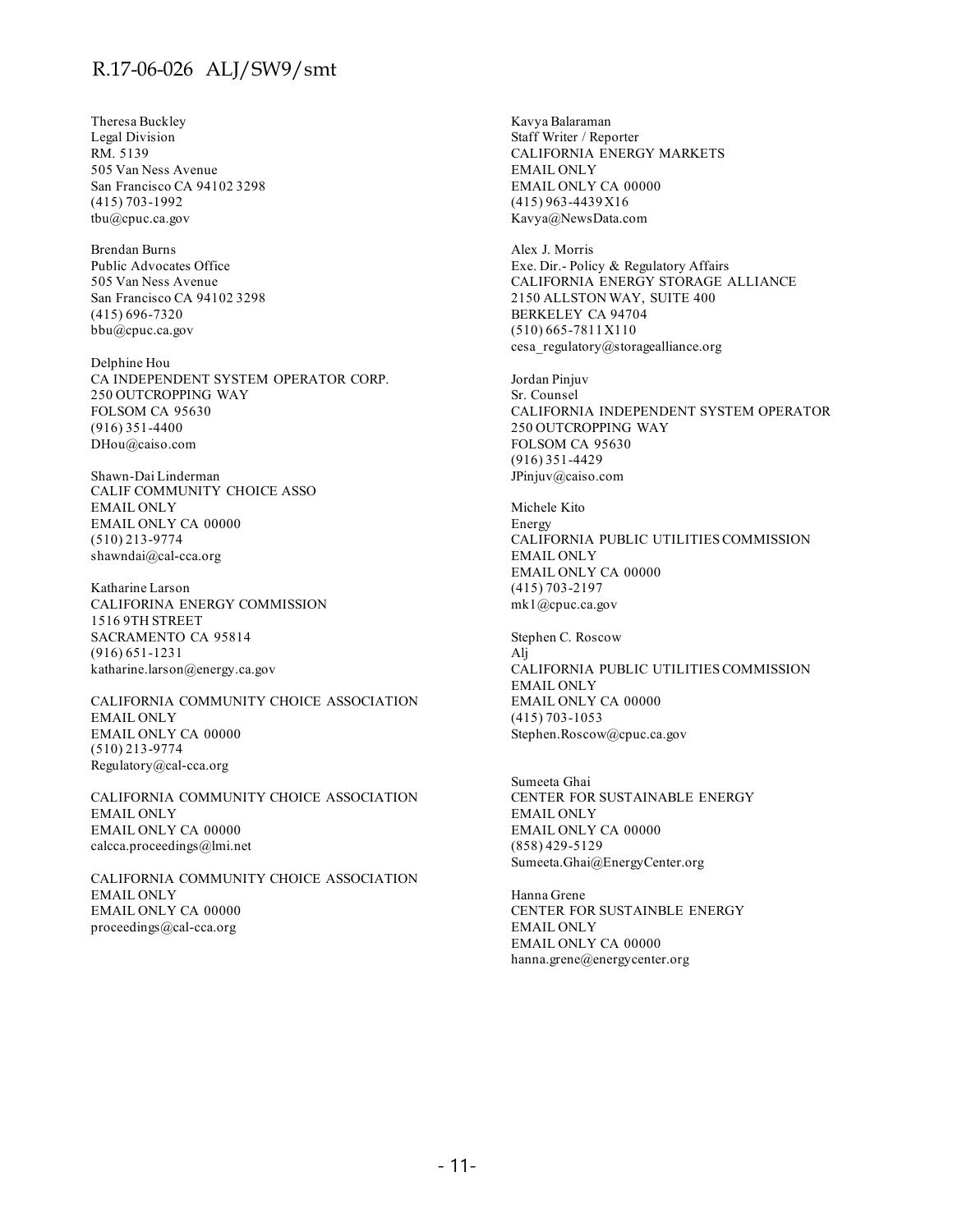Nancy Rader Executive Dir. CALIFORNIA WIND ENERGY ASSOCIATION 1700 SHATTUCK AVENUE, SUITE 17 BERKELEY CA 94709 (510) 845-5077 X-1 NRader@Calwea.org

Ashley Lewis Bernstein CALPINE CORPORATION 4160 DUBLIN BLVD. DUBLIN CA 94568 Ashley.Bernstein@calpine.com

Avis Kowalewski Vp - Gov'T & Regulatory Affairs CALPINE CORPORATION 4160 DUBLIN BLVD, SUITE 100 DUBLIN CA 94568 (925) 557-2284 KowalewskiA@Calpine.com For: Calpine PowerAmerica-CA, LLC, dba Champion Energy Services, LLC

Matthew Barmack Dir. - Market & Regulatory Analysis CALPINE CORPORATION 4160 DUBLIN BLVD., SUITE 100 DUBLIN CA 94568 (925) 557-2267 BarmackM@calpine.com

CAMERON-DANIEL, P.C. EMAIL ONLY EMAIL ONLY CA 00000 team@cameron-daniel.com

Woody Hastings Energy Program Mgr CENTER FOR CLIMATE PROTECTION PO BOX 3785 SANTA ROSA CA 95402 (707) 525-1665 X117 Woody@TheClimateCenter.org

Sephra A. Ninow, J.D. Dir - Regulatory Affairs CENTER FOR SUSTAINABLE ENERGY 3980 SHERMAN ST., STE. 170 SAN DIEGO CA 92110 (858) 244-1177 Sephra.Ninow@EnergyCenter.org

Brian Kimball CENTRAL COAST COMMUNITY ENERGY 70 GARDEN COURT, SUITE 300 MONTEREY CA 93940 (831) 257-4000 BKimball@3CE.org

James Mcmahon Vp - Energy Practice CHARLES RIVER ASSOCIATES 200 CLARENDON STREET BOSTON MA 02116 (617) 425-6405 JMcMahon@CRAi.com

Suzy Hong Deputy City Attorney CITY AND COUNTY OF SAN FRANCISCO CITY HALL 1 DR. CARLTON B GOODLETT PLACE, RM 234 SAN FRANCISCO CA 94102 (415) 554-4700 suzy.hong@sfcityatty.org

Crystal Najera CITY OF ENCINITAS 505 S. VULCAN AVENUE ENCINITAS CA 92024 CNajera@EncinitasCa.gov

Karen P. Brust City Manager CITY OF ENCINITAS 505 S. VULCAN AVENUE ENCINITAS CA 92024 KBrust@EncinitasCa.gov

George Chapjian CITY OF SANTA BARBARA EMAIL ONLY EMAIL ONLY CA 00000 GChapjian@co.santa-barbara.ca.us

Jennifer Cregar Project Supervisor CITY OF SANTA BARBARA EMAIL ONLY EMAIL ONLY CA 00000 (805) 568-3506 JCregar@co.santa-barbara.ca.us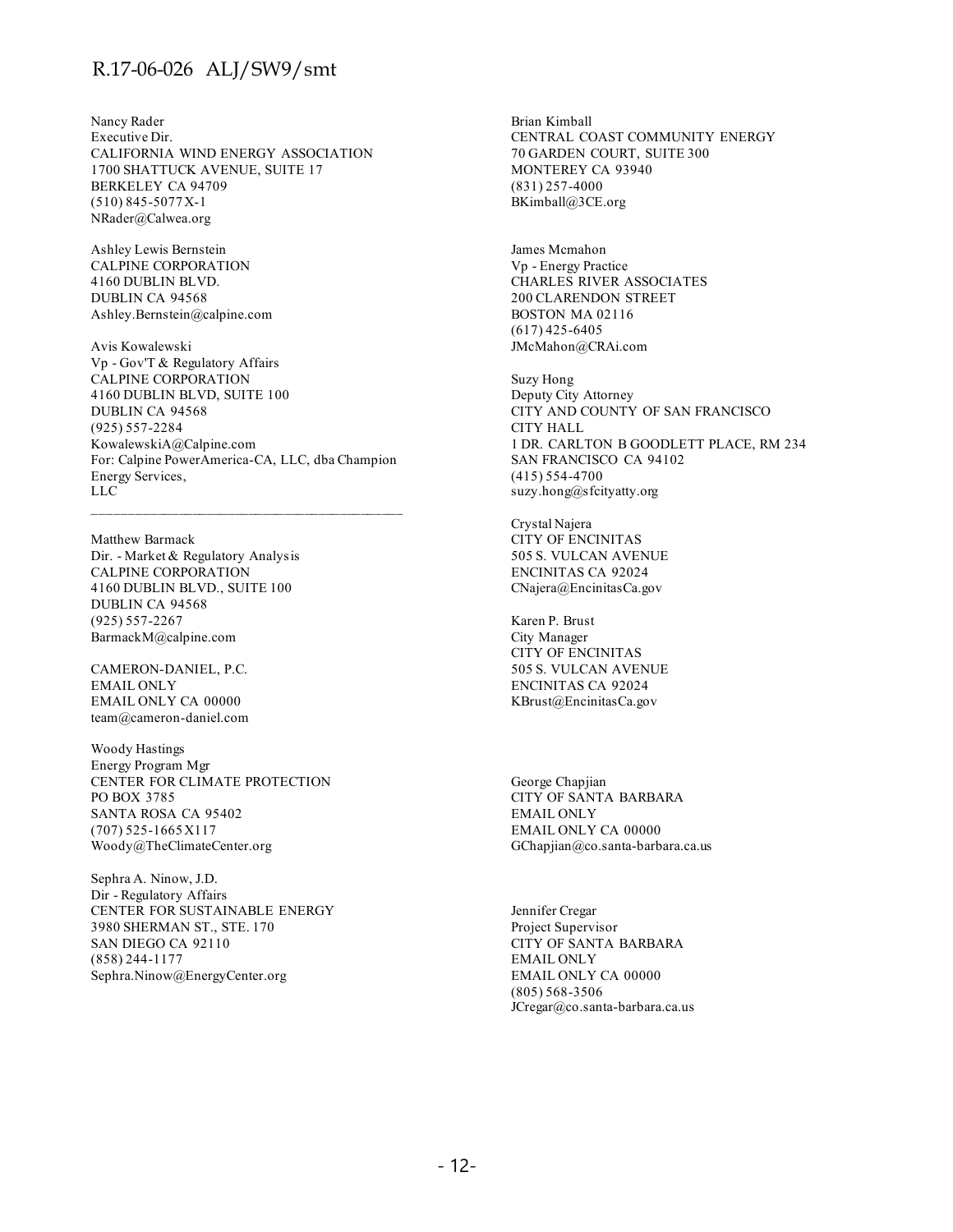Tasha Boerner Horvath Council Member CITY OF ENCINITAS 505 S. VULCAN AVENUE ENCINITAS CA 92024 TBoerner@EncinitasCa.gov

Aaron (Yichen) Lu Program Coordinator CITY OF SAN DIEGO EMAIL ONLY EMAIL ONLY CA 00000 (858) 573-2191 YLu@SanDiego.gov

Ashley L. Rosia Tremonti Sustainability Mgr. CITY OF SAN DIEGO 1200 THIRD AVE., 14TH FL. SAN DIEGO CA 92101 (619) 236-6427 ARosia@SanDiego.gov

Chad Colton, Esq. Attorney CITY OF SAN DIEGO 1200 THIRD AVENUE, STE. 18 SAN DIEGO CA 92101 (818) 590-1910 ChadColtonEnergy@gmail.com

Garima Vashishtha CITY OF SAN JOSE 200 EAST SANTA CLARA STREET SAN JOSE CA 95113 (408) 535-4868 garima.vashishtha@sanjoseca.gov For: City of San Jos $\widetilde{A}$ ©, Administrator of San Jos $\widetilde{A}$ © Clean Energy f/k/a San Jos $\tilde{A}$ © Clean Energy

Lori Mitchell Dir - Community Energy CITY OF SAN JOSE 200 E. SANTA CLARA ST., 14TH FL. SAN JOSE CA 95113 (408) 535-4880 Lori.Mitchell@SanJoseCa.gov For: City of San José, Administrator of San José Clean Energy  $f/k/a$  San Jos $\tilde{A}$ © Clean Energy  $\mathcal{L}_\text{max}$  and the contract of the contract of the contract of the contract of the contract of the contract of the contract of the contract of the contract of the contract of the contract of the contract of the contrac

Luke Tougas Consultant CLEAN ENERGY REGULATORY RESEARCH, LLC 175 BLUXOME STREET, @102 SAN FRANCISCO CA 94107 (510) 326-1931 L.Tougas@CleanEnergyregresearch.com

Shagun Tougas CLEAN ENERGY REGULATORY RESEARCH, LLC 175 BLUXOME STREET, SUITE 102 SAN FRANCISCO CA 94107 (510) 326-1931 S.Tougas@CleanEnergyregResearch.com

Francis Choi CLEAN POWER ALLIANCE EMAIL ONLY EMAIL ONLY CA 00000 fchoi@cleanpoweralliance.org

Matthew Langer CLEAN POWER ALLIANCE 555 WEST 5TH STREET, 35TH FL. LOS ANGELES CA 90013 (775) 750-3985 MLanger@CleanPowerAlliance.org

Nancy Whang General Counsel CLEAN POWER ALLIANCE 555 W. 5TH STREET, 35TH FL. LOS ANGELES CA 90013 (213) 595-7818 NWhang@CleanPowerAlliance.org

Patrick Vanbeek Dir - Customer Support COMMERCIAL ENERGY OF CALIFORNIA 7677 OAKPORT STREET, STE. 525 OAKLAND CA 94621 (510) 567-2700 Patrick.Vanbeek@CommercialEnergy.net For: Commercial Energy of California

Samuel Golding COMMUNITY CHOICE PARTNERS, INC. 3165 MISSION STREET SAN FRANCISCO CA 94110 (415) 404-5283 golding@communitychoicepartners.com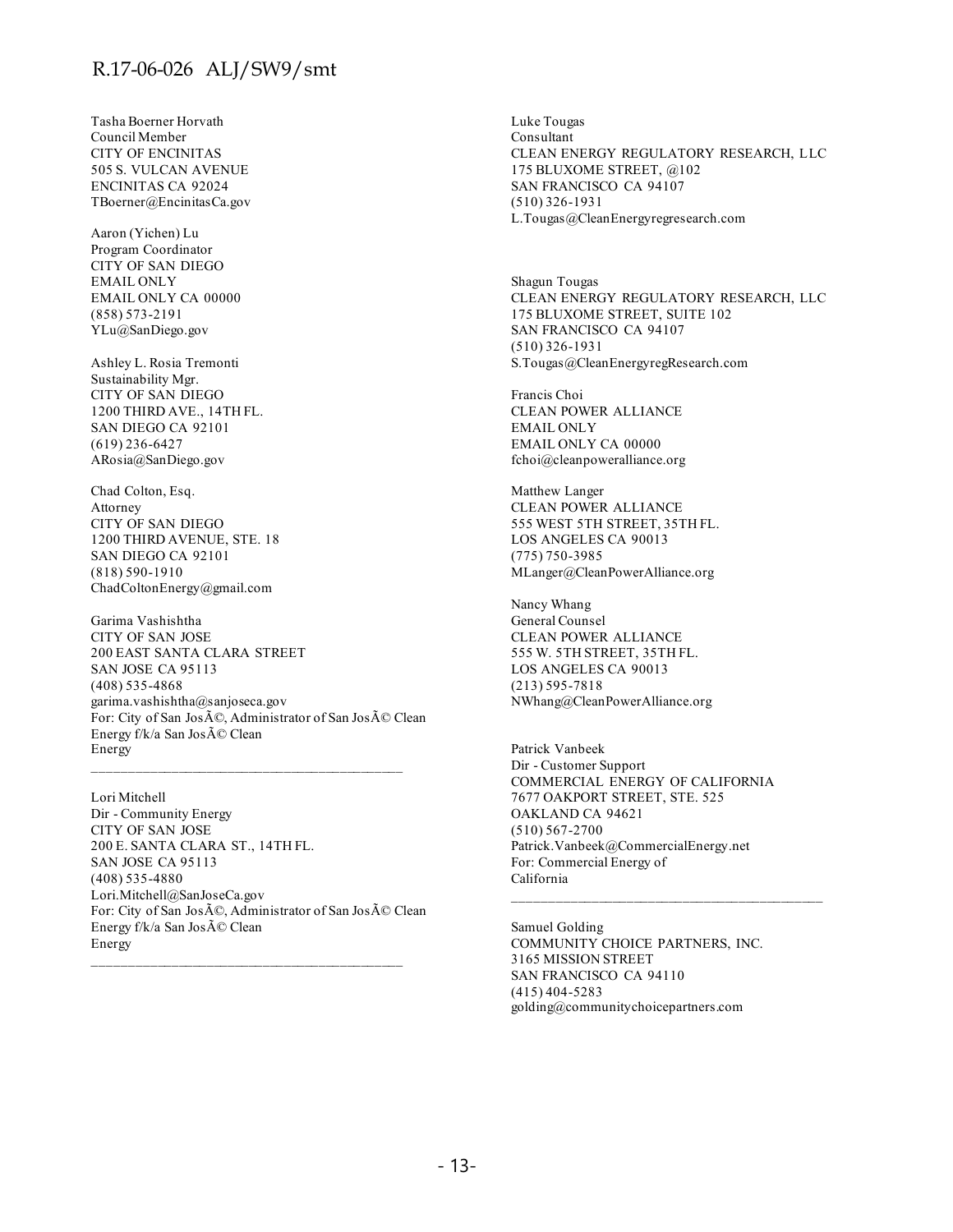Natasha Keefer Dir - Pwr Planning & Procurement CLEAN POWER ALLIANCE 555 WEST 5TH ST., 35TH FL. LOS ANGELES CA 90013 (818) 804-7645 NKeefer@CleanPowerAlliance.org

C.C. Song Dir - Regulatory Policy CLEAN POWER ALLIANCE OF SO. CALIF. 555 W. 5TH STREET, 35TH FLOOR LOS ANGELES CA 90013 (213) 713-0363 CSong@CleanPowerAlliance.org

Chris Stephens Paralegal / Exe. Assist CLEAN POWER ALLIANCE OF SO. CALIF. 555 WEST 5TH STREET, 35TH FL. LOS ANGELES CA 90013 (213) 269-5870 CStephens@CleanPowerAlliance.org

Diana Mahmud Chair CLEAN POWER ALLIANCE OF SOUTHERN CAL EMAIL ONLY EMAIL ONLY AA 00000 diana.mahmud@gmail.com

Nathan Chau Public Advocates Office 505 Van Ness Avenue San Francisco CA 94102 3298 (415) 703-4622 nc4@cpuc.ca.gov

Franz Cheng Energy Division AREA 4-A 300 Capitol Mall Sacramento CA 95814 4309 (415) 703-1536 fcc@cpuc.ca.gov

Kelsey Choing Executive Division 505 Van Ness Avenue San Francisco CA 94102 3298 (415) 703-1417 kc4@cpuc.ca.gov

Alexander Cole Ora **CPUC** EMAIL ONLY EMAIL ONLY CA 00000 (415) 703-2480 ac3@cpuc.ca.gov

Legal Division CPUC EMAIL ONLY EMAIL ONLY CA 00000 AppRhg@cpuc.ca.gov

Karl Stellrecht CPUC - OFFICE OF RATEPAYER ADVOCATES EMAIL ONLY EMAIL ONLY CA 00000 (415) 703-5229 Karl.Stellrecht@cpuc.ca.gov

Ijesse Farbstein CUSTOMIZED ENERGY SOLUTIONS 1528 WALNUT STREET, 22ND FL PHILADELPHIA PA 19102 (267) 443-6681 JFarbstein@ces-ltd.com

Suzanne Casazza Executive Division 505 Van Ness Avenue San Francisco CA 94102 3298 (415) 703-5906 sc8@cpuc.ca.gov

Anna Fero Attorney DAVIS WRIGHT TREMAINE LLP 505 MONTGOMERY STREET, SUITE 800 SAN FRANCISCO CA 94111 (415) 276-6500 AnnaFero@dwt.com

Tahiya Sultan Associate DAVIS WRIGHT TREMAINE LLP 505 MONTGOMERY STREET, STE. 800 SAN FRANCISCO CA 94111 (415) 276-6539 TahiyaSultan@dwt.com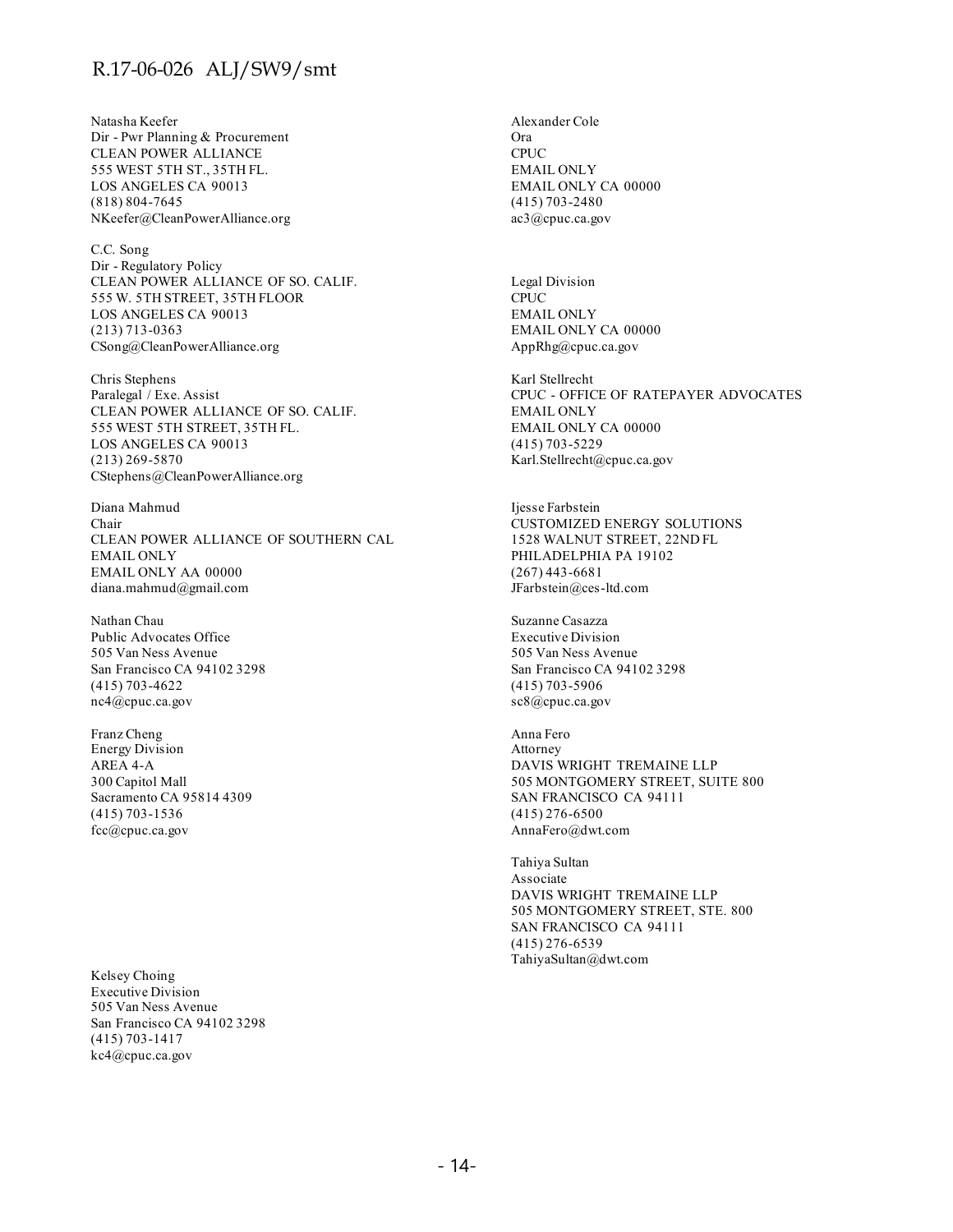Radu Ciupagea Public Advocates Office RM. 4104 505 Van Ness Avenue San Francisco CA 94102 3298 (415) 703-5235 rc5@cpuc.ca.gov

Alexander Cole Energy Division 505 Van Ness Avenue San Francisco CA 94102 3298 (415) 703-2480 ac3@cpuc.ca.gov

Cheryl Cox Energy Division 300 Capitol Mall Sacramento CA 95814 4309 (916) 327-6799 cxc@cpuc.ca.gov

DAVIS WRIGHT TREMAINE LLP 505 MONTGOMERY STREET, STE. 800 SAN FRANCISCO CA 94111 (415) 276-6587 DWTcpucDockets@dwt.com

Donald C. Liddell Attorney At Law DOUGLASS & LIDDELL 2928 2ND AVENUE SAN DIEGO CA 92103 (619) 993-9096 Liddell@EnergyAttorney.com

Gregory S.G. Klatt Attorney DOUGLASS & LIDDELL 411 E. HUNTINGTON DR., STE 107-356 ARCADIA CA 91006 (626) 802-5733 Klatt@EnergyAttorney.com

Sean M. Neal Attorney DUNCAN WEINBERG GENZER & PEMBROKE, P.C. 915 L STREET, STE. 1410 SACRAMENTO CA 95814 (916) 498-0121 SMN@dwgp.com

David Duperrault Attorney 1913 MILANO WAY MOUNTAIN VIEW CA 94040 (408) 888-9440 DavidDuperrault@gmail.com

Katie Jorrie DAVIS WRIGHT TREMAINE, LLP EMAIL ONLY EMAIL ONLY CA 00000 (415) 276-6500 KatieJorrie@dwt.com For: Calpine Corporation

Vidhya Prabhakaran Attorney DAVIS WRIGHT TREMAINE, LLP 505 MONTGOMERY STREET, STE. 800 SAN FRANCISCO CA 94111 (415) 276-6500 VidhyaPrabhakaran@dwt.com

Ralph R. Nevis DAY CARTER & MURPHY LLP 3620 AMERICAN RIVER DRIVE, STE. 205 SACRAMENTO CA 95864 (916) 570-2500 X-109 rnevis@daycartermurphy.com

Ann Trowbridge Attorney DAY CARTER MURPHY, LLP 3620 AMERICAN RIVER DRIVE, STE. 205 SACRAMENTO CA 95864 (916) 570-2500 X103 ATrowbridge@DayCarterMurphy.com

Ned Ross Dir - Govn'T & Regulatory Affairs DIRECT ENERGY 12 GREENWAY PLAZA, STE. 250 HOUSTON TX 77046 Edward.Ross@DirectEnergy.com For: Direct Energy Business and Direct Energy Services, LLC

Anand Durvasula Executive Division RM. 5130 505 Van Ness Avenue San Francisco CA 94102 3298 (415) 703-2765 ad1@cpuc.ca.gov

Ebce Regulatory EAST BAY COMMUNITY ENERGY EMAIL ONLY EMAIL ONLY CA 00000 (510) 736-4981 Regulatory@ebce.org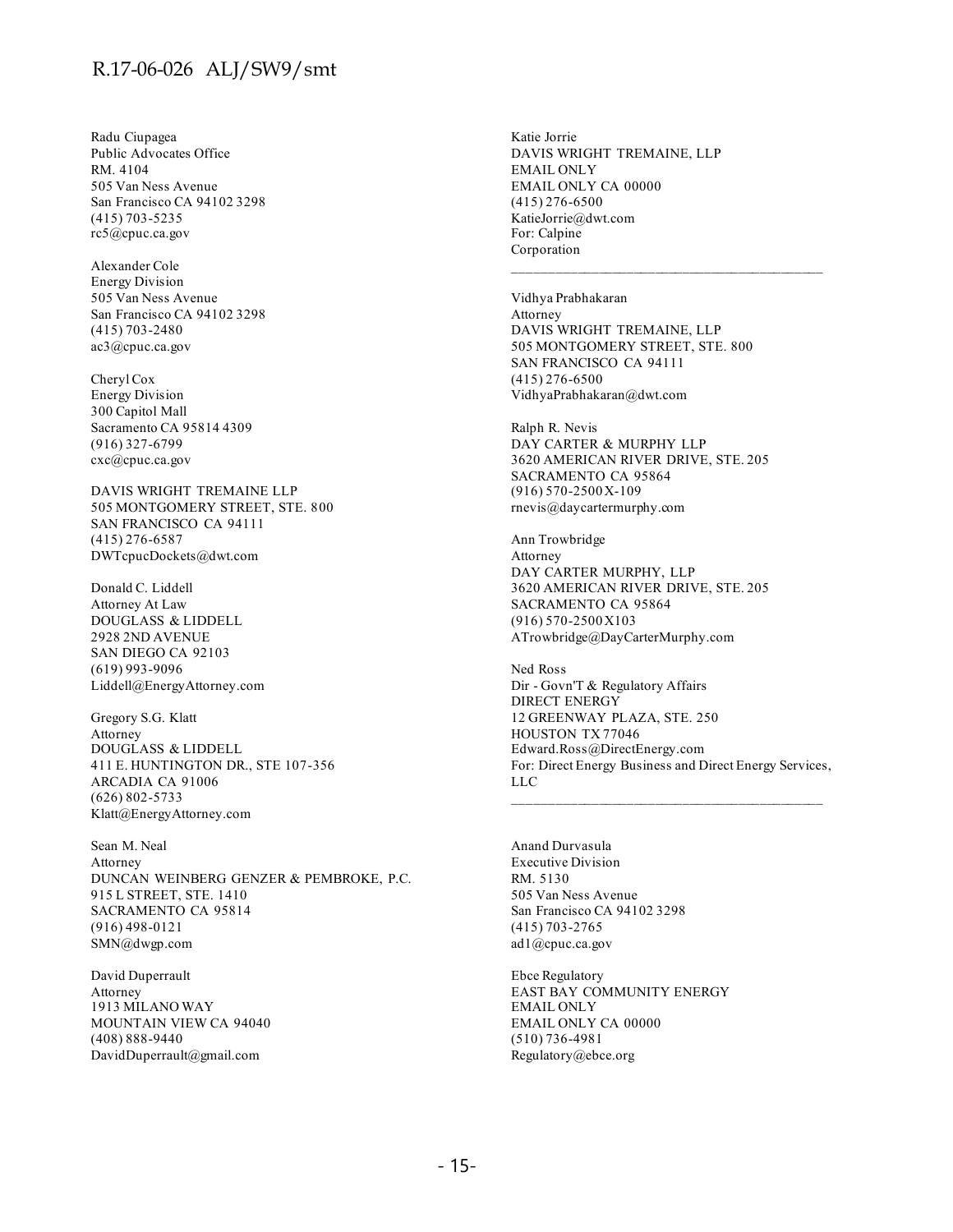Louise Dyble 411 CORNELL AVE., APT. 6 ALBANY CA 94706 (510) 759-3916 Louise.Dyble@gmail.com

Nick Dahlberg Energy Division 505 Van Ness Avenue San Francisco CA 94102 3298 (415) 703-3386 nd2@cpuc.ca.gov

Drucilla Dunton Safety and Enforcement Division RM. 140 180 Promenade Circle, Suite 115 Sacramento CA 95834 2939 (916) 327-6775 dd4@cpuc.ca.gov

Brian S. Biering Attorney ELLISON SCHNEIDER HARRIS & DONLAN LLP 2600 CAPITOL AVENUE, SUITE 400 SACRAMENTO CA 95816-5905 (916) 447-2166 bsb@eslawfirm.com

Kevin Simonsen ENERGY USERS FORUM EMAIL ONLY EMAIL ONLY CO 00000 (970) 259-1748 kjsimonsen@ems-ca.com

Robert Kehrein ENERGY USERS FORUM 2602 CELEBRATION WAY WOODLAND CA 95776 (530) 668-6434 rs@rkas-ca.com

Lujuana Medina Regulatory Manager ENERGYRSC EMAIL ONLY LOS ANGELES CA 90032 (213) 864-5896 Lujuana.Medina@energyRSC.com

Margaret Miller Dir Of Government And Regulatory Affairs ENGIE NORTH AMERICA INC. 513 SAN MARCO PLACE EL DORADO HILLS CA 95762 (916) 693-6984 margaret.miller@engie.com

Leah S. Goldberg General Counsel EAST BAY COMMUNITY ENERGY EMAIL ONLY EMAIL ONLY CA 00000 (510) 838-5266 lgoldberg@ebce.org

Melissa Brandt Sr. Dir - Public Affairs & Gen. Counsel EAST BAY COMMUNITY ENERGY 1111 BROADWAY, STE 3000 OAKLAND CA 94607 (510) 838-0698 MBrandt@ebce.org

Todd Edmister Dir & Deputy Gen. Counsel EAST BAY COMMUNITY ENERGY EMAIL ONLY EMAIL ONLY CA 00000 (510) 650-7579 TEdmister@ebce.org

Amber Nyquist Sr. Project Manager EES CONSULTING 570 KIRKLAND WAY, STE 100 KIRKLAND WA 98033 (425) 889-2700 X 216 Nyquist@EESConsulting.com

Andrew B. Brown Attorney ELLISON SCHNEIDER HARRIS & DONLAN LLP 2600 CAPITOL AVE., STE. 400 SACRAMENTO CA 95816 (916) 447-2166 abb@eslawfirm.com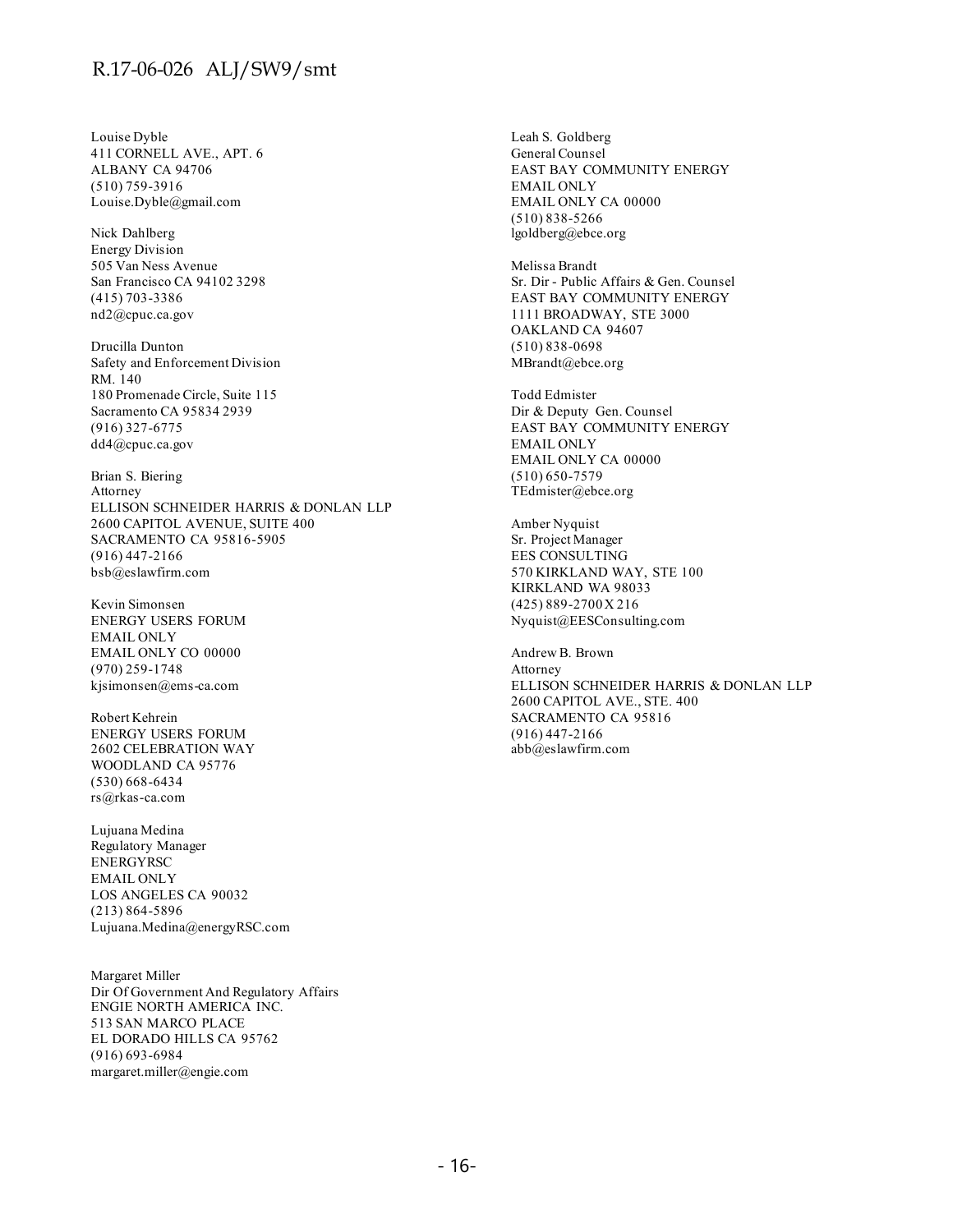Larissa Koehler Sr Attorney ENVIRONMENTAL DEFENSE FUND 123 MISSION STREET, 28TH FL. SAN FRANCISCO CA 94105 (415) 293-6093 LKoehler@edf.org

Blake Elder Clean Energy Specialist EQ RESEARCH 401 HARRISON OAKS BLVD., STE. 100 CARY NC 27513 (919) 825-3339 CPUCdockets@EQ-Research.com

Ruth M. Hargrove Attorney 1065 GUIZOT STREET SAN DIEGO CA 92107 profrmh53@gmail.com

Alice L. Harron Ceo HARRON, LLC 4016 EVERETT AVE. OAKLAND CA 94602 (415) 420-5707 AHarron@HarronLLC.com

Aldyn Hoekstra EMAIL ONLY EMAIL ONLY CA 00000 ahoekstra@hanoverstrategyadvisors.com

Tara Kaushik HOLLAND & KNIGHT LLP 50 CALIFORNIA ST., STE. 2800 SAN FRANCISCO CA 94111 (415) 743-2924 Tara.Kaushik@HKlaw.com

Julie Halligan Public Advocates Office RM. 5041 505 Van Ness Avenue San Francisco CA 94102 3298 (415) 703-1587 jmh@cpuc.ca.gov

Mea Halperin Public Advocates Office 505 Van Ness Avenue San Francisco CA 94102 3298 (415) 703-1368 mh3@cpuc.ca.gov

Mark Fillinger Regional Dir. FIRST SOLAR, INC. 135 MAIN STREET, 6TH FLOOR SAN FRANCISCO CA 94105 (415) 935-2556 Mark.Fillinger@FirstSolar.com For: First Solar, Inc.

Nathanael Miksis FLYNN RESOURCE CONSULTANTS INC. 5440 EDGEVIEW DRIVE DISCOVERY BAY CA 94505 (888) 634-0009 NMiksis@FlynnRCI.com

Kerry Fleisher Executive Division 505 Van Ness Avenue San Francisco CA 94102 3298 (415) 703-1797 kf5@cpuc.ca.gov

Megan Somogyi Attorney GOODIN, MACBRIDE, SQUERI, & DAY, LLP 505 SANSOME ST., STE. 900 SAN FRANCISCO CA 94111 (415) 392-7900 MSomogyi@GoodinMacBride.com

Joe Greco GRECO ENERGY CONSULTING EMAIL ONLY EMAIL ONLY CA 00000 (775) 527-2038 jgreco@GrecoEnergyConsulting.onmicrosoft.com

Jaime Rose Gannon Energy Division AREA 4-A 505 Van Ness Avenue San Francisco CA 94102 3298 (415) 703-2818 jrg@cpuc.ca.gov

Sandy Goldberg Executive Division RM. 5202 505 Van Ness Avenue San Francisco CA 94102 3298 (415) 703-5137 sg8@cpuc.ca.gov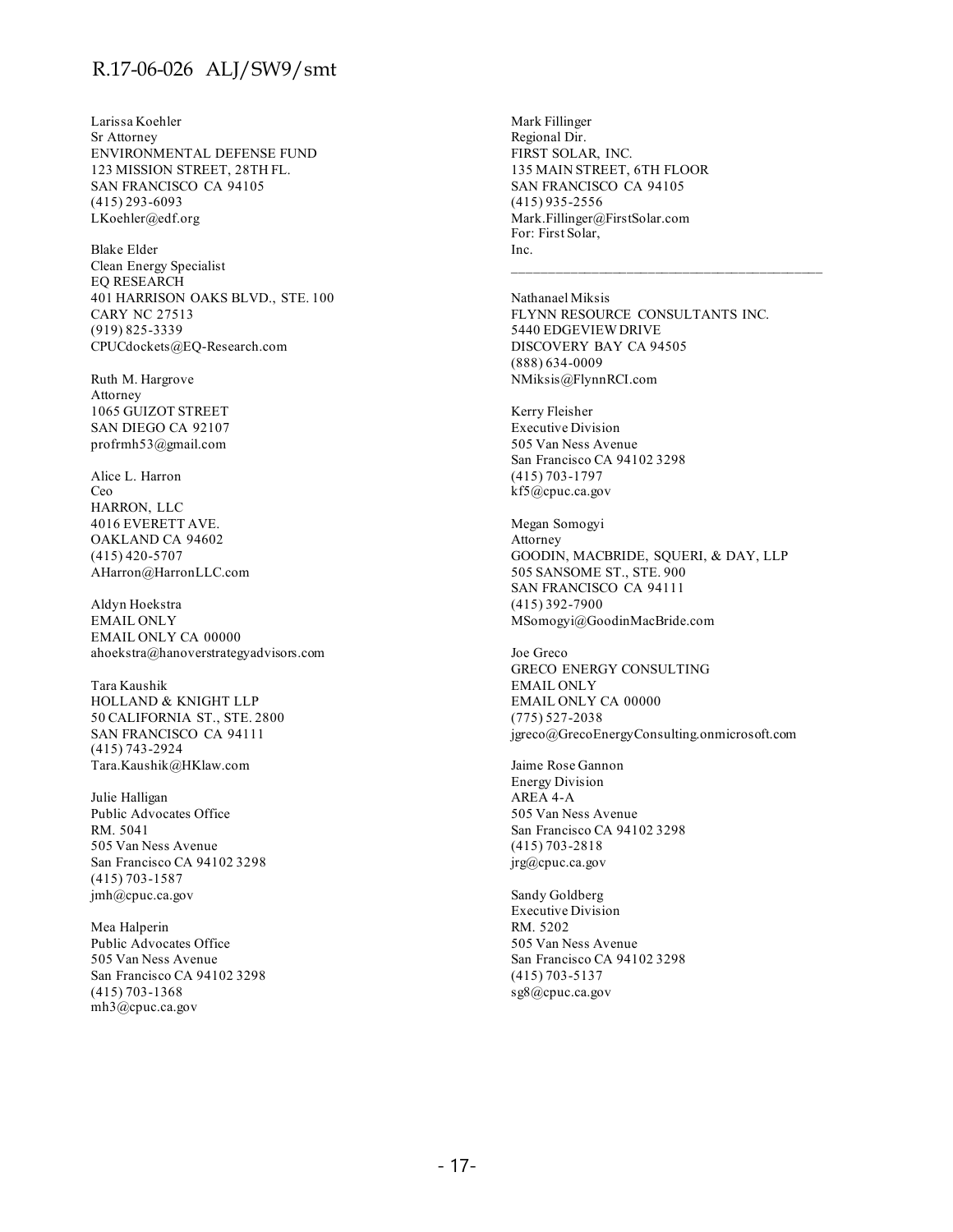Steven Kelly Policy Dir INDEPENDENT ENERGY PRODUCERS ASSOCIATION PO BOX 1287 SLOUGHHOUSE CA 00000 (916) 448-9499 Steven@IEPA.com

John Nimmons, Esq. Attorney At Law JOHN NIMMONS & ASSOCIATES, INC. 175 ELINOR AVE., SUITE G MILL VALLEY CA 94941-0000 (415) 381-7310 JNA@sustnrg.com

Shannon Eddy Exe Dir LARGE-SCALE SOLAR ASSOCIATION 2501 PORTOLA WAY SACRAMENTO CA 95818 (415) 819-4285 eddyconsulting@gmail.com

Joseph F. Wiedman Attorney LAW OFFICE OF JOSEPH F. WIEDMAN 115 BROAD ST., STE. 157 CLOVERDALE CA 95425 (510) 219-6925 Joe@JFWiedman.com

Megan M. Myers Attorney LAW OFFICES OF SARA STECK MYERS 122 - 28TH AVENUE SAN FRANCISCO CA 94121 (415) 994-1616 MeganMMyers@yahoo.com For: Center for Energy Efficiency and Renewable Technologies

Sara Steck Myers Attorney At Law LAW OFFICES OF SARA STECK MYERS 122 - 28TH AVENUE SAN FRANCISCO CA 94121 (415) 387-1904 SSMyers@att.net For: Center for Energy Efficiency and Renewable Technologies

 $\mathcal{L}_\text{max}$  and the contract of the contract of the contract of the contract of the contract of the contract of the contract of the contract of the contract of the contract of the contract of the contract of the contrac

Christina Pak LIBERTY UTILITIES (CALIFORNIA) EMAIL ONLY EMAIL ONLY AA 00000 Christina.Pak@libertyutilities.com For: Liberty Utilities (California)

Aaron Jacobs-Smith Legal Division 505 Van Ness Avenue San Francisco CA 94102 3298 (415) 703-5090 ajs@cpuc.ca.gov

Buck Endemann Attorney K&L GATES, LLP FOUR EMBARCADERO, STE 1200 SAN FRANCISCO CA 94111 (415) 885-8016 Buck.Endemann@KLGates.com

Ann Springgate KEYES & FOX LLP 580 CALIFORNIA STREET, 12TH FLOOR SAN FRANCISCO CA 94104 (415) 987-8367 ASpringgate@keyesfox.com

Nikhil Vijaykar KEYES & FOX, LLP PO BOX 166 BURDETT NY 14818 (408) 621-3256 nvijaykar@keyesfox.com

Randy Shilling Interim General Manager KINGS RIVER CONSERVATION DISTRICT 4886 EAST JENSEN AVENUE FRESNO CA 93725 (559) 237-5567 X-106 rshilling@krcd.org

Lina Khoury Public Advocates Office 505 Van Ness Avenue San Francisco CA 94102 3298 (415) 355-1739 lkh@cpuc.ca.gov

Stanley Kuan Public Advocates Office 505 Van Ness Avenue San Francisco CA 94102 3298 (415) 703-5244 sk8@cpuc.ca.gov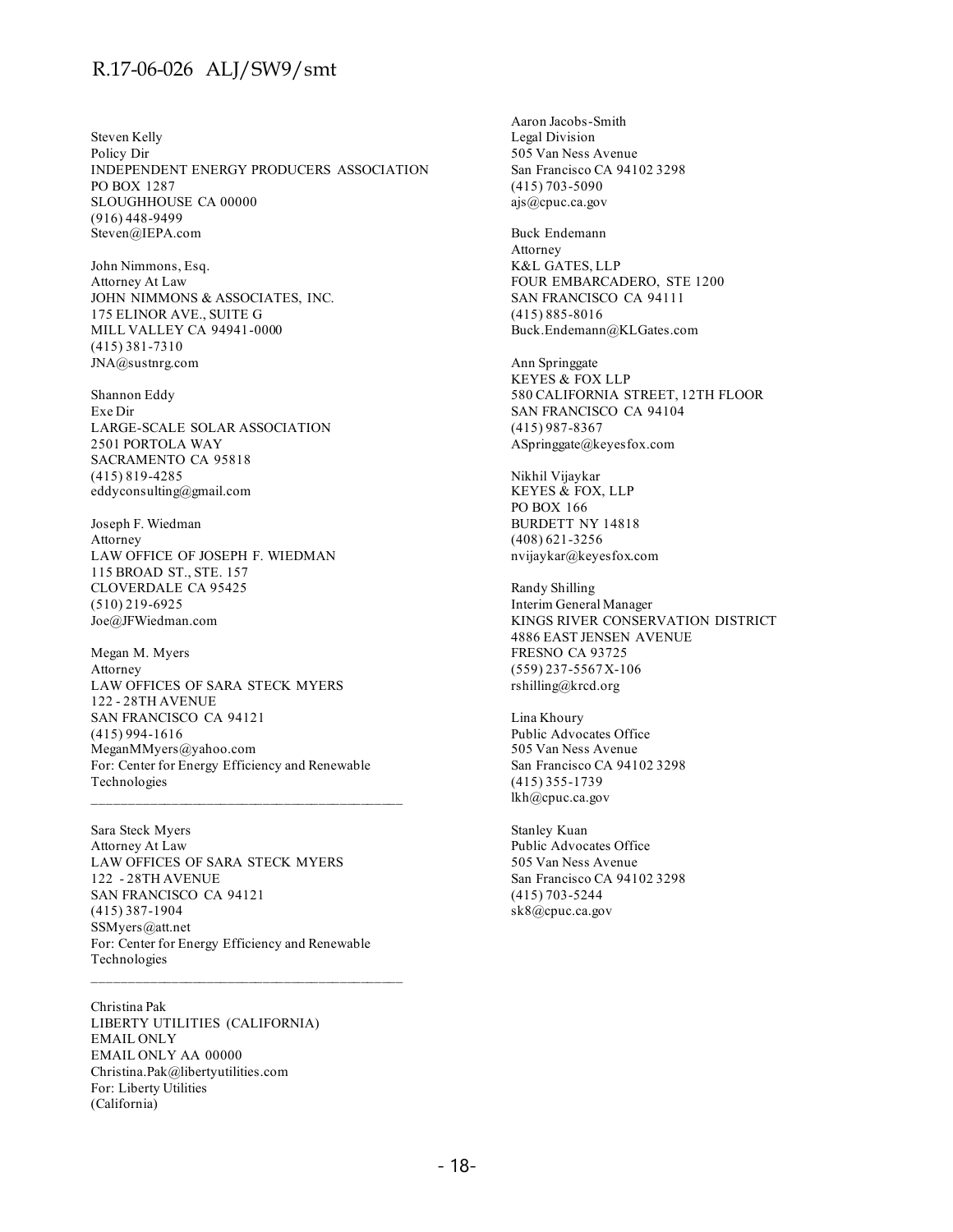Daniel Marsh Mgr, Rates And Regulatory Affairs LIBERTY UTILITIES (CALIFORNIA) 9750 WASHBURN ROAD DOWNEY CA 90241-7002 (562) 299-5104 Dan.Marsh@libertyutilities.com

Sharon Yang Director Of Legal Services LIBERTY UTILITIES (WEST REGION) EMAIL ONLY EMAIL ONLY AA 00000 (562) 299-5120 Sharon.Yang@LibertyUtilities.com

Brian Lui Public Advocates Office 505 Van Ness Avenue San Francisco CA 94102 3298 (415) 703-1349 bl1@cpuc.ca.gov

Richard Mccann M.CUBED 426 12TH STREET DAVIS CA 95616 (530) 757-6363 rmcann@mcubed-econ.net For: CalCCA

Steven Moss Partner M.CUBED 296 LIBERTY STREET SAN FRANCISCO CA 94114 (415) 643-9578 Steven@Moss.net

David Marcus 1541 JUANITA WAY BERKELEY CA 94702 (510) 528-0728 DMarcus2@sbcGlobal.net For: Coalition of California Utility Employees

 $\mathcal{L}_\text{max}$  and the contract of the contract of the contract of the contract of the contract of the contract of the contract of the contract of the contract of the contract of the contract of the contract of the contrac

Mike Callahan Senior Policy Counsel MARIN CLEAN ENERGY 1125 TAMALPAIS AVE. SAN RAFAEL CA 94901 (415) 464-6045 MCallahan@MCEcleanEnergy.org

Nathaniel Malcolm Policy Counsel MARIN CLEAN ENERGY 1125 TAMALPAIS AVENUE SAN RAFAEL CA 94901 (415) 464-6048 NMalcolm@MCEcleanEnergy.org For: Marin Clean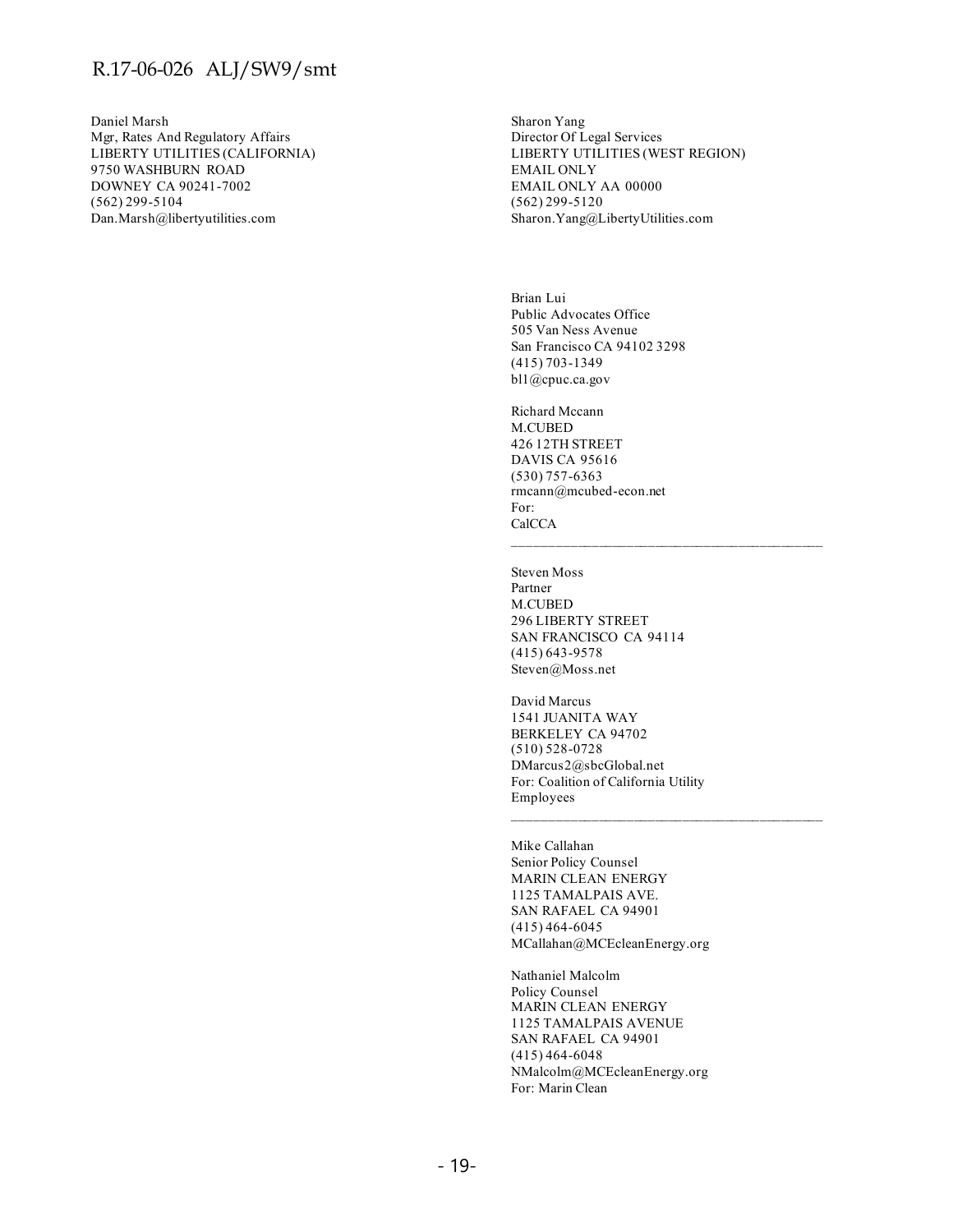Teresa Marrinan EMAIL ONLY EMAIL ONLY CA 00000 tmarrinan@hanoverstrategyadvisors.com

Tim Mason Energy Advisory Services MASON CONSULTING EMAIL ONLY EMAIL ONLY CA 00000 (510) 812-1416 Tim@TimMason.net

Regulatory MCE CLEAN ENERGY EMAIL ONLY EMAIL ONLY CA 00000 (888) 632-3674 Regulatory@MCEcleanEnergy.org

Brian Theaker Vp - Regulatory MIDDLE RIVER POWER, LLC 4350 EXECUTIVE DDRIVE, STE. 320 SAN DIEGO CA 92121 (530) 295-3305 BTheaker@MRPgenco.com

Peter T. Pearson Contract And Compliance Mgr. MONTEREY BAY COMMUNITY POWER EMAIL ONLY EMAIL ONLY CA 00000 (831) 641-7218 PPearson@MBCommunityPower.org

Tom Habashi Ceo MONTEREY BAY COMMUNITY POWER AUTHORITY 70 GARDEN COURT, STE. 300 MONTEREY CA 93940 (888) 909-6227 THabashi@MBCommunityPower.org

MRW & ASSOCIATES, LLC EMAIL ONLY EMAIL ONLY CA 00000 (510) 834-1999 mrw@mrwassoc.com

#### Energy

Dina S. Mackin Energy Division AREA 4-A 505 Van Ness Avenue San Francisco CA 94102 3298 (415) 703-2125 dm1@cpuc.ca.gov

Jeanne McKinney Administrative Law Judge Division RM. 5015 505 Van Ness Avenue San Francisco CA 94102 3298 (415) 703-2550 jmo@cpuc.ca.gov

Craig Goodman President NATIONAL ENERGY MARKETERS ASSOCIATION 895 ROBERTA LANE SPARKS NV 89431 (202) 333-3288 CGoodman@EnergyMarketers.com

Stacey Rantala Dir - Regulatory Services NATIONAL ENERGY MARKETERS ASSOCIATION 3333 K STREET, N.W., SUITE 110 WASHINGTON DC 20007 (202) 333-3288 SRantala@EnergyMarketers.com

Ralph Cavanagh Counsel NATURAL RESOURCES DEFENSE COUNCIL EMAIL ONLY EMAIL ONLY CA 00000 (415) 875-6100 RCavanagh@nrdc.org

Trina Horner Director NAVIGANT CONSULTING 101 CALIFORNIA STREET, STE. 4100 SAN FRANCISCO CA 94111 (415) 399-2107 Trina.Horner@Navigant.com

Brian Dickman NEWGEN STRATEGIES & SOLUTIONS, LLC 275 W CAMPBELL RD., STE 440 RICHARDSON TX 75080 bdickman@newgenstrategies.net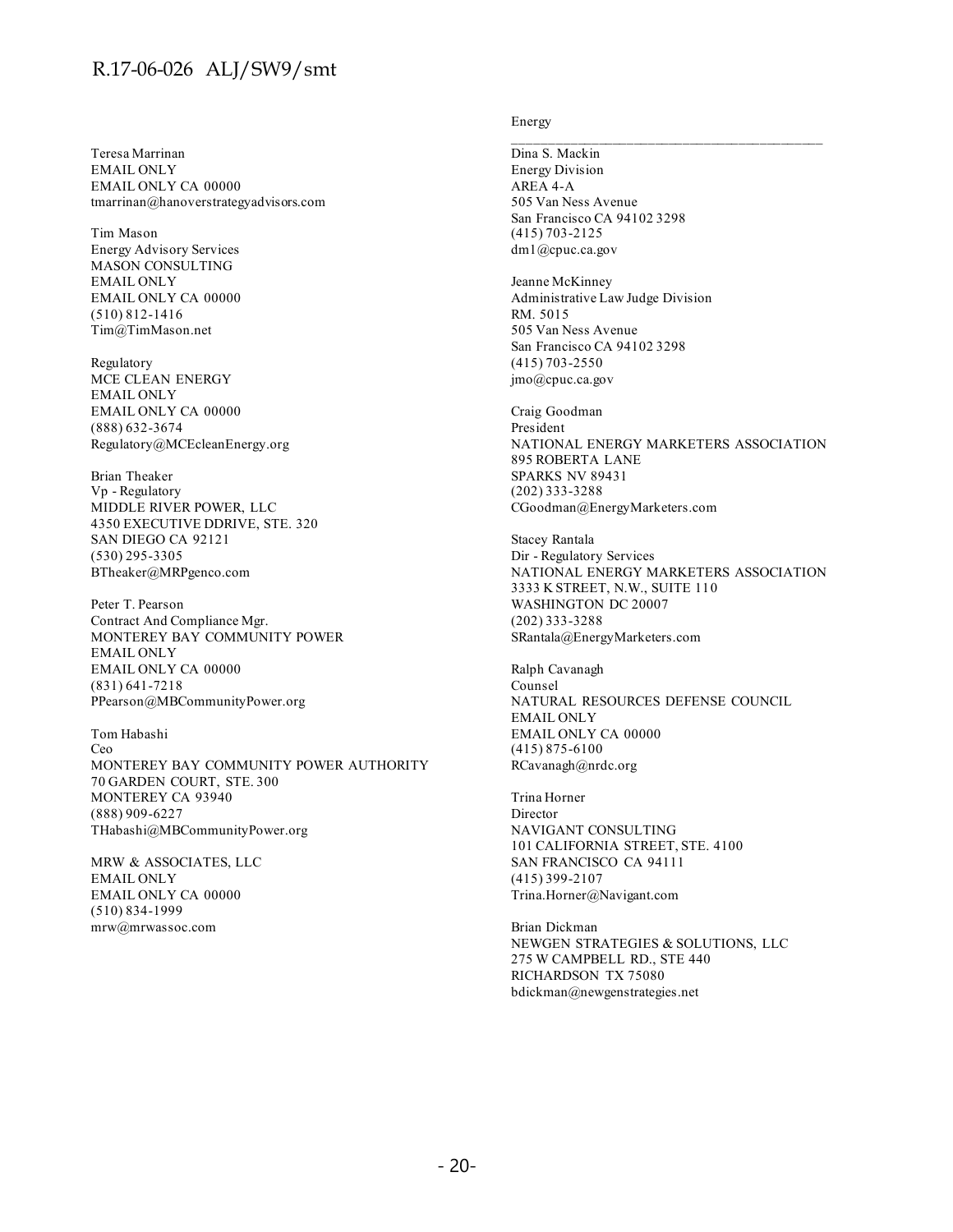Edwin Guyandi Analyst NEWTYN MANAGEMENT 405 PARK AVENUE, SUITE 1104 NEW YORK NY 10022 (212) 446-2477 Edwin@Newtyn.com

Sarah Qureshi NEXTERA ENERGY 2392 EAST 24TH STREET OAKLAND CA 94601 (415) 315-9956 Sarah.Qureshi@NextEraEnergy.com

Tracy C. Davis NEXTERA ENERGY RESOURCES, LLC 5920 W. WILLIAM CANNON DR., BLDG 2 AUSTIN TX 78749 (512) 236-3141 Tracy.C.Davis@nee.com

Abraham Silverman Attorney NRG POWER MARKETING LLC 804 CARNEGIE CENTER PRINCETON NJ 08540 (609) 524-4696 Abraham.Silverman@nrg.com For: NRG Power Marketing LLC

Chase Hopkins Legislative Aide OFFICE OF SENATOR STEVEN BRADFORD STATE CAPITOL, ROOM 2062 SACRAMENTO CA 95814 (916) 651-4035 Chase.Hopkins@sen.ca.gov For: Office of Senator Steven Bradford, District 35

 $\mathcal{L}_\text{max}$  and the contract of the contract of the contract of the contract of the contract of the contract of the contract of the contract of the contract of the contract of the contract of the contract of the contrac

Brian Kooiman OHMCONNECT, INC. 350 TOWNSEND ST., STE. 210 SAN FRANCISCO CA 94107 (415) 737-5664 Brian@ohmConnect.com

Frances Oh Public Advocates Office AREA 2-E 505 Van Ness Avenue San Francisco CA 94102 3298 (415) 703-2875 foh@cpuc.ca.gov

Stephen Keehn PACIFIC ENERGY ADVISORS, INC 1839 IRON POINT RD., SUITE 120 FOLSOM CA 95630 (916) 936-1274 steve@pacificea.com

Jessica Hilgart PACIFIC GAS & ELECTRIC COMPANY EMAIL ONLY EMAIL ONLY CA 00000 (415) 973-1260 JKHh@pge.com

Josephine Wu PACIFIC GAS & ELECTRIC COMPANY 77 BEALE STREET, MC 23A, RM 2364 SAN FRANCISCO CA 94105 (415) 973-3414 josephine.wu@pge.com

Dave Guittierez Mgr Cca Relations PACIFIC GAS AND ELECTRIC EMAIL ONLY EMAIL ONLY CA 00000 (415) 515-3382 D1G9@pge.com For: Pacific Gas and Electric Company

Jeff Wright PACIFIC GAS AND ELECTRIC EMAIL ONLY EMAIL ONLY CA 00000 (415) 973-1920 JYWD@pge.com

Liam Pitman PACIFIC GAS AND ELECTRIC EMAIL ONLY EMAIL ONLY CA 00000 LJPN@pge.com

Case Coordination PACIFIC GAS AND ELECTRIC COMPANY EMAIL ONLY EMAIL ONLY CA 00000 (415) 973-2776 regrelcpuccases@pge.com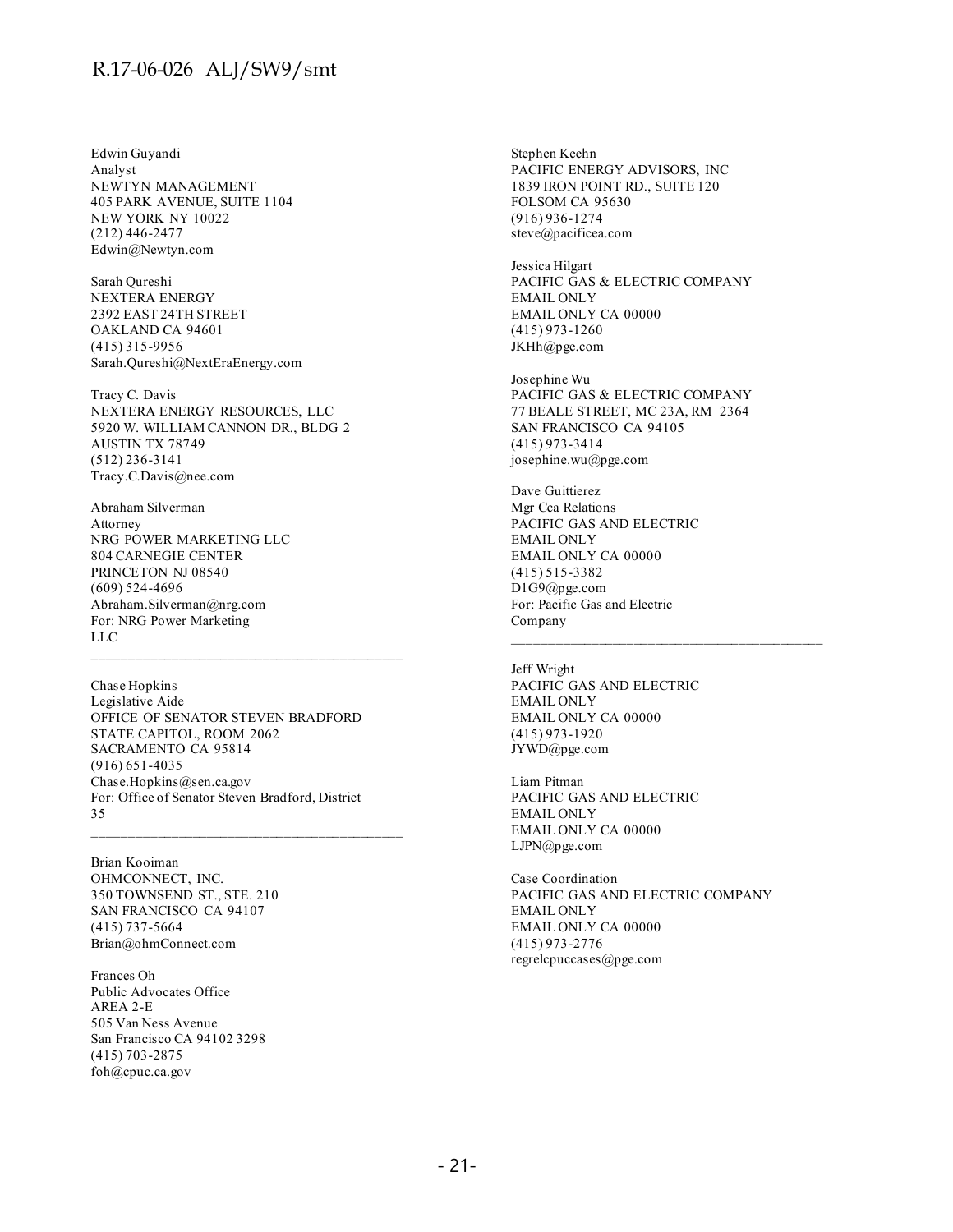Charles R. Middlekauff PACIFIC GAS AND ELECTRIC COMPANY 77 BEALE STREET, B30A SAN FRANCISCO CA 94105 (415) 973-6971 Charles.Middlekauff@pge.com

Erica Brown Portfolio Manager PACIFIC GAS AND ELECTRIC COMPANY 77 BEALE STREET SAN FRANCISCO CA 94105 (415) 973-5535 e1ba@pge.com

Grady Mathai-Jackson Attorney PACIFIC GAS AND ELECTRIC COMPANY 77 BEALE STREET, B30A SAN FRANCISCO CA 94105 (415) 973-3744 Grady.Mathai-Jackson@pge.com

Greg Rybka PACIFIC GAS AND ELECTRIC COMPANY 77 BEALE STREET SAN FRANCISCO CA 94105 (415) 973-3861 greg.rybka@pge.com

Ian Quirk PACIFIC GAS AND ELECTRIC COMPANY 77 BEALE STREET SAN FRANCISCO CA 94105 (415) 973-2864 iMQ1@pge.com

Jennifer Post Cheif Counsel, Nuclear PACIFIC GAS AND ELECTRIC COMPANY 77 BEALE STREET, B30A PO BOX 7442 SAN FRANCISCO CA 94120 (415) 973-9809 jlkm@pge.com

Kristin Charipar Attorney PACIFIC GAS AND ELECTRIC COMPANY 77 BEALE STREET, MC B30A SAN FRANCISCO CA 94105 (415) 973-6117 KDCi@pge.com For: Pacific Gas and Electric Company

Lauren Hudson Case Mgr. - Regulatory Affairs PACIFIC GAS AND ELECTRIC COMPANY 77 BEALE STREET, B10A SAN FRANCISCO CA 94105 (415) 973-8340 Lauren.Hudson@pge.com

Maggie Alexander PACIFIC GAS AND ELECTRIC COMPANY 77 BEALE STREET SAN FRANCISCO CA 94105 (207) 229-4726 mkah@pge.com

Matthew Gonzales Sr Case Mgr PACIFIC GAS AND ELECTRIC COMPANY 77 BEALE ST., RM. 918, B9A SAN FRANCISCO CA 94105 (415) 973-8466 MRGg@pge.com

Rhett Kikuyama Portfolio Mgt - Policy & Procurement PACIFIC GAS AND ELECTRIC COMPANY 77 BEALE STREET, 2503H SAN FRANCISCO CA 94105 (415) 973-2864 R2K3@pge.com

Tom Jarman Mgr - Regulatory PACIFIC GAS AND ELECTRIC COMPANY 77 BEALE STREET, RM. 2375, MC B23A SAN FRANCISCO CA 94105-1814 (415) 973-7157 TAJ8@pge.com

Jason Hoffman Regulatory Project Mgr PACIFICORP 825 NE MULTNOMAH, STE. 2000 PORTLAND OR 97232 (503) 813-4474 Jason.Hoffman@PacifiCorp.com

Pooja Kishore Mgr - Regulatory Affairs PACIFICORP 825 NE MULTNOMAH, STE. 2000 PORTLAND OR 97232 (503) 813-7314 CaliforniaDockets@PacifiCorp.com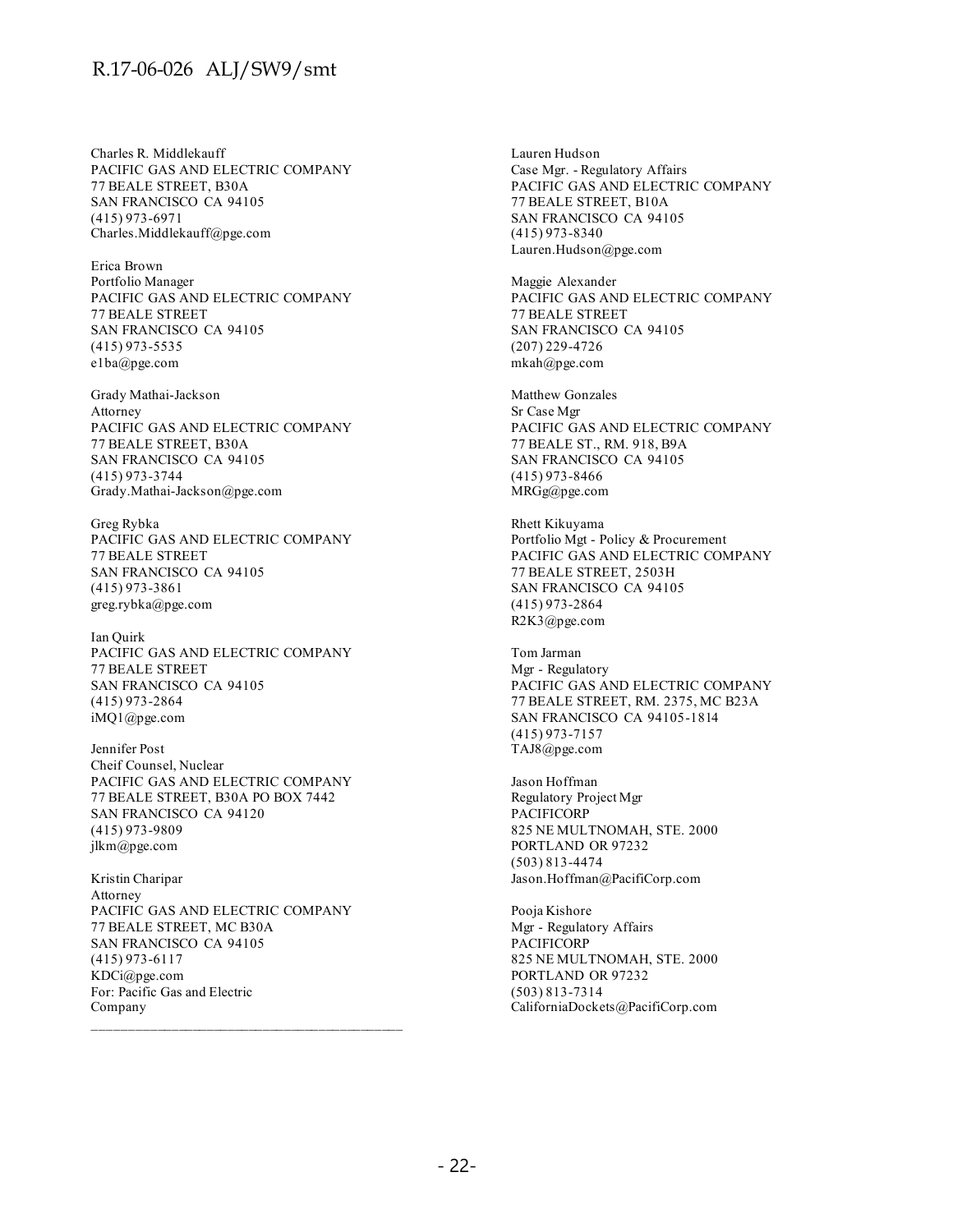Doug Karpa Sr Analyst - Regulatory PENINSULA CLEAN ENERGY 2075 WOODSIDE ROAD REDWOOD CITY CA 94061 (650) 771-9093 DKarpa@PeninsulaCleanEnergy.com

Janis Pepper Exe. Dir PENINSULA CLEAN ENERGY AUTHORITY 2075 WOODSIDE ROAD REDWOOD CITY CA 94061 (415) 309-9206 JPepper@PeninsulaCleanEnergy.com

Jeremy Waen Dir - Regulatory PENINSULA CLEAN ENERGY AUTHORITY 2075 WOODSIDE RD. REDWOOD CITY CA 94061 (650) 257-8026 JWaen@PeninsulaCleanEnergy.com

PILOT POWER GROUP, INC. 8910 UNIVERSITY CENTER LANE, STE 520 SAN DIEGO CA 92122 (858) 678-0118 X116 Regulatory@PilotPowerGroup.com

Colby Bermel POLITICO 925 L STREET STE 150 SACRAMENTO CA 95814 (617) 512-8883 cbermel@politico.com

April Rose M. Sommer Exe Dir And Lead Counsel PROTECT OUR COMMUNITIES FOUNDATION 1547 PALOS VERDES MALL STE. 196 WALNUT CREEK CA 94597 (619) 363-6790 April.Sommer@ProtectOurCommunities.org

Allison Campbell Mgr - Power Resources REDWOOD COAST ENERGY AUTHORITY 633 3RD STREET EUREKA CA 95501 (707) 269-1700 X346 ACampbell@RedwoodEnergy.org

Shehzad Wadalawala REDWOOD COAST ENERGY AUTHORITY 73710 FRED WARING DR., STE. 200 PALM DESERT CA 92260 (510) 697-8506 SWadalawala@TeaInc.org

Allie Detrio REIMAGINE POWER 77 SALA TERRACE SAN FRANCISCO CA 94112 (415) 825-0133 Allie@Reimagine-Power.com

Andrew Meditz Sr. Attorney SACRAMENTO MUNICIPAL UTILITY DISTRICT 6301 S STREET, MS A311 SACRAMENTO CA 95817 (916) 732-6124 Andrew.Meditz@smud.org

Kazeem B. Omidiji Regulatory Case Manager SAN DIEGO GAS & ELECTRIC EMAIL ONLY EMAIL ONLY CA 00000 (858) 654-1295 komidiji@semprautilities.com

Aaron N. Lu SAN DIEGO GAS & ELECTRIC COMPANY EMAIL ONLY EMAIL ONLY CA 00000 YLu1@sdge.com

Brandon Henzie Regulatory Case Mgr. SAN DIEGO GAS & ELECTRIC COMPANY 8330 CENTURY PARK CT., CP32F SAN DIEGO CA 92123 (858) 654-8763 BHenzie@SempraUtilities.com

Christopher A. Summers Regulatory Business Mgr. SAN DIEGO GAS & ELECTRIC COMPANY 8330 CENTURY PARK CT., CP32F SAN DIEGO CA 92123 (858) 637-7914 CSummers@SempraUtilities.com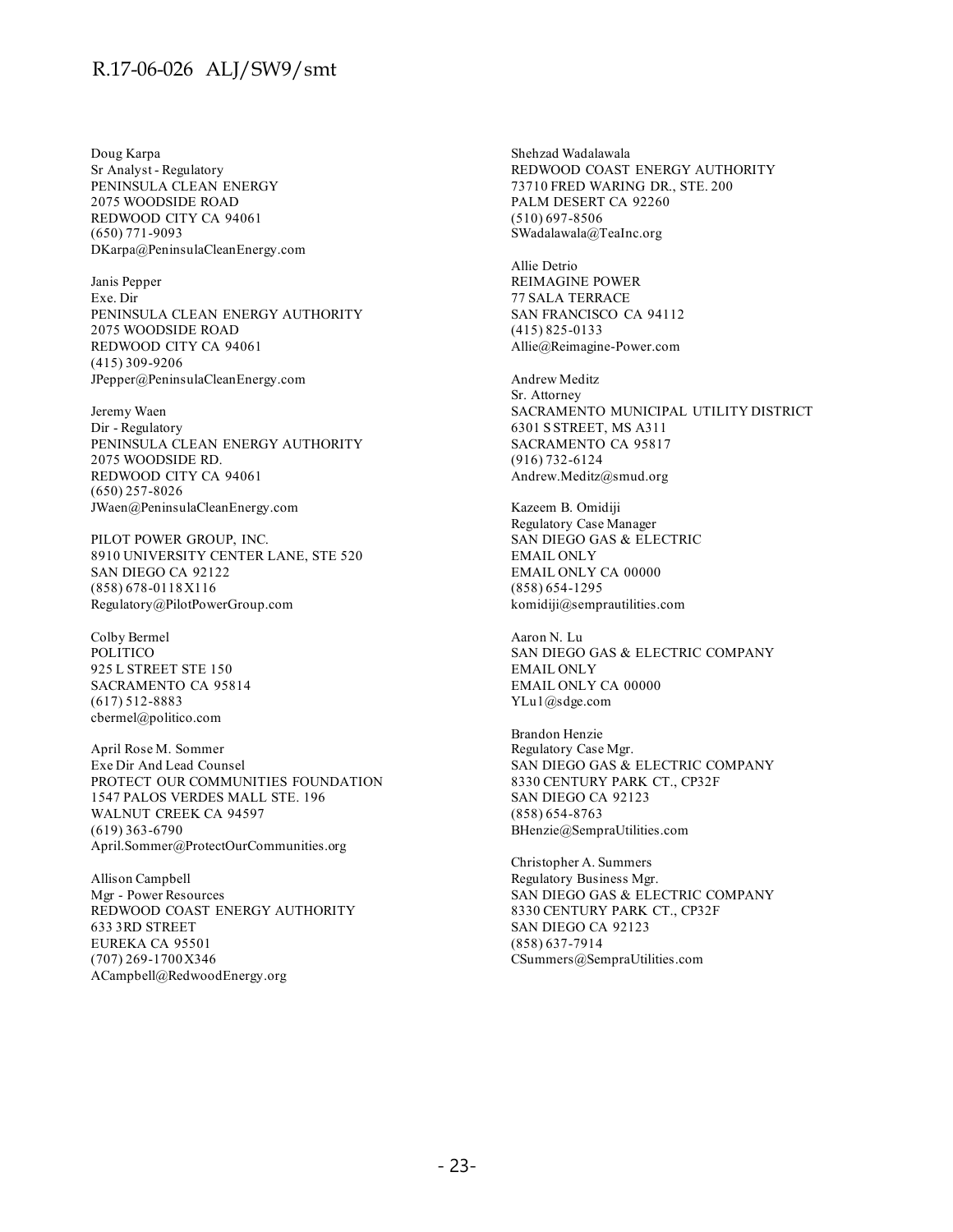Despina Niehaus Regulatory Business Mgr. SAN DIEGO GAS & ELECTRIC COMPANY 8330 CENTURY PARK COURT, CP32D SAN DIEGO CA 92123 (858) 654-1714 DNiehaus@SempraUtilities.com

E. Gregory Barnes Attorney At Law SAN DIEGO GAS & ELECTRIC COMPANY 8330 CENTURY PARK COURT, CP32D, 2ND FL. SAN DIEGO CA 92123 (858) 654-1583 GBarnes@SempraUtilities.com

Jennifer Wright Regulatory Case Mgr. SAN DIEGO GAS & ELECTRIC COMPANY 8330 CENTURY PARK COURT, CP32F SAN DIEGO CA 92123 (858) 654-1891 JWright@SempraUtilities.com

Kathy Anisovets Case Mgr - Regulatory SAN DIEGO GAS & ELECTRIC COMPANY EMAIL ONLY EMAIL ONLY CA 00000 (858) 654-6471 KPeniche@sdge.com

Kellen C. Gill California Regulatory Affairs SAN DIEGO GAS & ELECTRIC COMPANY 9305 LIGHTWAVE AVENUE SAN DIEGO CA 92123-1447 (619) 696-2972 KGill@semprautilities.com For: San Diego Gas & Electric Company

 $\mathcal{L}_\text{max}$  and the contract of the contract of the contract of the contract of the contract of the contract of the contract of the contract of the contract of the contract of the contract of the contract of the contrac

Shewit Woldegiorgis Mgr - Regulatory SAN DIEGO GAS & ELECTRIC COMPANY 8330 CENTURY PARK COURT, CP32D SAN DIEGO CA 92123-1530 (619) 696-2229 swoldegiorgis@sdge.com

Shivani Sidhar Regulatory Case Mgr. SAN DIEGO GAS & ELECTRIC COMPANY 601 VAN NESS AVENUE SAN FRANCISCO CA 94102 (858) 637-7914 ssidhar1@sdge.com

Stacy Van Goor General Counsel SAN DIEGO GAS AND ELECTRIC COMPANY 8330 CENTURY PARK CT., CP32D SAN DIEGO CA 92123 (858) 654-1534 SVanGoor@SempraUtilities.com

Cody Hooven SAN DIEGO UNIFIED PORT DISTRICT EMAIL ONLY EMAIL ONLY CA 00000 (619) 236-6563 CHooven@sandiego.gov

Kari Smith Div Mgr - Regulatory SAN JOSE CLEAN ENERGY 200 EAST SANTA CLARA STREET, 14TH FL SAN JOSE CA 95113 (408) 793-5317 Kari.Smith@SanJoseCa.gov

Taylor Knecht SAN JOSE CLEAN ENERGY 200 EAST SANTA CLARA STREET, 14TH FLOOR SAN JOSE CA 95113 Taylor.knecht@sanjoseca.gov

Phillip Muller President SCD ENERGY SOLUTIONS 436 NOVA ALBION WAY SAN RAFAEL CA 94903 (415) 479-1710 PhilM@SCDenergy.com

Michael Rochman Managing Dir. SCHOOL PROJECT UTILITY RATE REDUCTION 1850 GATEWAY BLVD., STE. 235 CONCORD CA 94520 (925) 743-1292 Service@spurr.org For: School Project for Utility Rate Reduction (SPURR)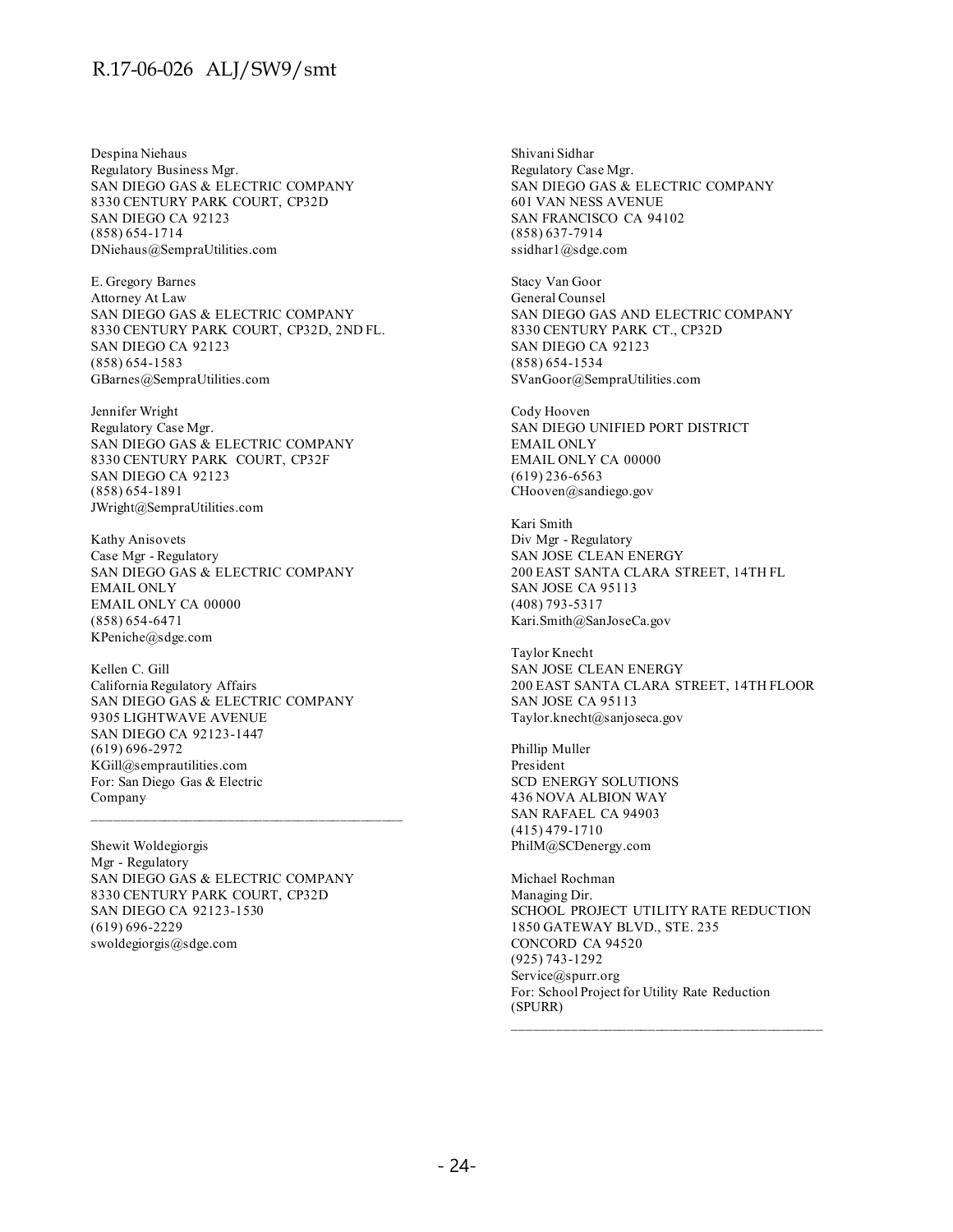Cori Schumacher Councilmember 1200 CARLSBAD VILLAGE DRIVE CARLSBAD CA 92008 (760) 434-2830 cori.schumacher@carlsbadca.gov

Thomas R. Brill Attorney SEMPRA ENERGY 488 8TH AVE., HQ09N1 SAN DIEGO CA 92101 (619) 823-0044 tbrill@sempra.com

Christa Lim Regulatory Affairs (West) SHELL ENERGY EMAIL ONLY EMAIL ONLY CA 00000 (858) 241-4107 christa.lim@shell.com

Joseph M. Karp Attorney SHEPPARD MULLIN RICHTER & HAMPTON LLP FOUR EMBARCADERO CENTER, 17TH FLOOR SAN FRANCISCO CA 94111-4109 (415) 774-3118 jkarp@sheppardmullin.com

Thomas W. Solomon Attorney At Law SHEPPARD MULLIN RICHTER & HAMPTON LLP FOUR EMBARCADERO CENTER, 17TH FLOOR SAN FRANCISCO CA 94111 (415) 774-3166 TSolomon@sheppardmullin.com

Yochi Zakai SHUTE, MIHALY & WEINBERGER EMAIL ONLY EMAIL ONLY CA 00000 yzakai@smwlaw.com For: PROTECT OUR COMMUNTIES FOUNDATION

Benjamin Gonzalez SHUTE, MIHALY & WEINBERGER LLP 396 HAYES STREET SAN FRANCISCO CA 94102 (415) 552-7272 BGonzalez@smwlaw.com

Chris King Chief Policy Officer SIEMENS DIGITAL GRID EMAIL ONLY EMAIL ONLY CA 00000 (510) 435-5189 Chris\_King@Siemens.com

Katherine Ramsey Staff Attorney SIERRA CLUB 2101 WEBSTER STREET, SUITE 1300 OAKLAND CA 94612 (415) 977-5627 Katherine.Ramsey@SierraClub.org

Maren Wenzel Power Resources Planner SILICON VALLEY CLEAN ENERGY EMAIL ONLY EMAIL ONLY CA 00000 (408) 716-4745 maren.wenzel@svcleanenergy.org

Poonum Agrawal Sr. Regulatory Analyst SILICON VALLEY CLEAN ENERGY 333 W. EL CAMINO REAL, STE. 290 SUNNYVALE CA 94087 (408) 721-5301 X1017 Poonum.Agrawal@SVCleanEnergy.org

Hilary Staver Mgr - Regulatory & Legislative Affairs SILICON VALLEY CLEAN ENERGY AUTHORITY 333 W. EL CAMINO REAL, STE. 290 SUNNYVALE CA 94087 (408) 721-5301 Hilary.Staver@SVCleanEnergy.org

Audra Hartmann Principal SMITH, WATTS & HARTMANN 925 L STREET, SUITE 220 SACRAMENTO CA 95814 (916) 446-5508 AHartmann@SWMconsult.com

Cb Hall SONOMA CLEAN POWER 50 SANTA ROSA AVENUE, 5TH FLOOR SANTA ROSA CA 95404 (707) 890-8494 cbhall@sonomacleanpower.org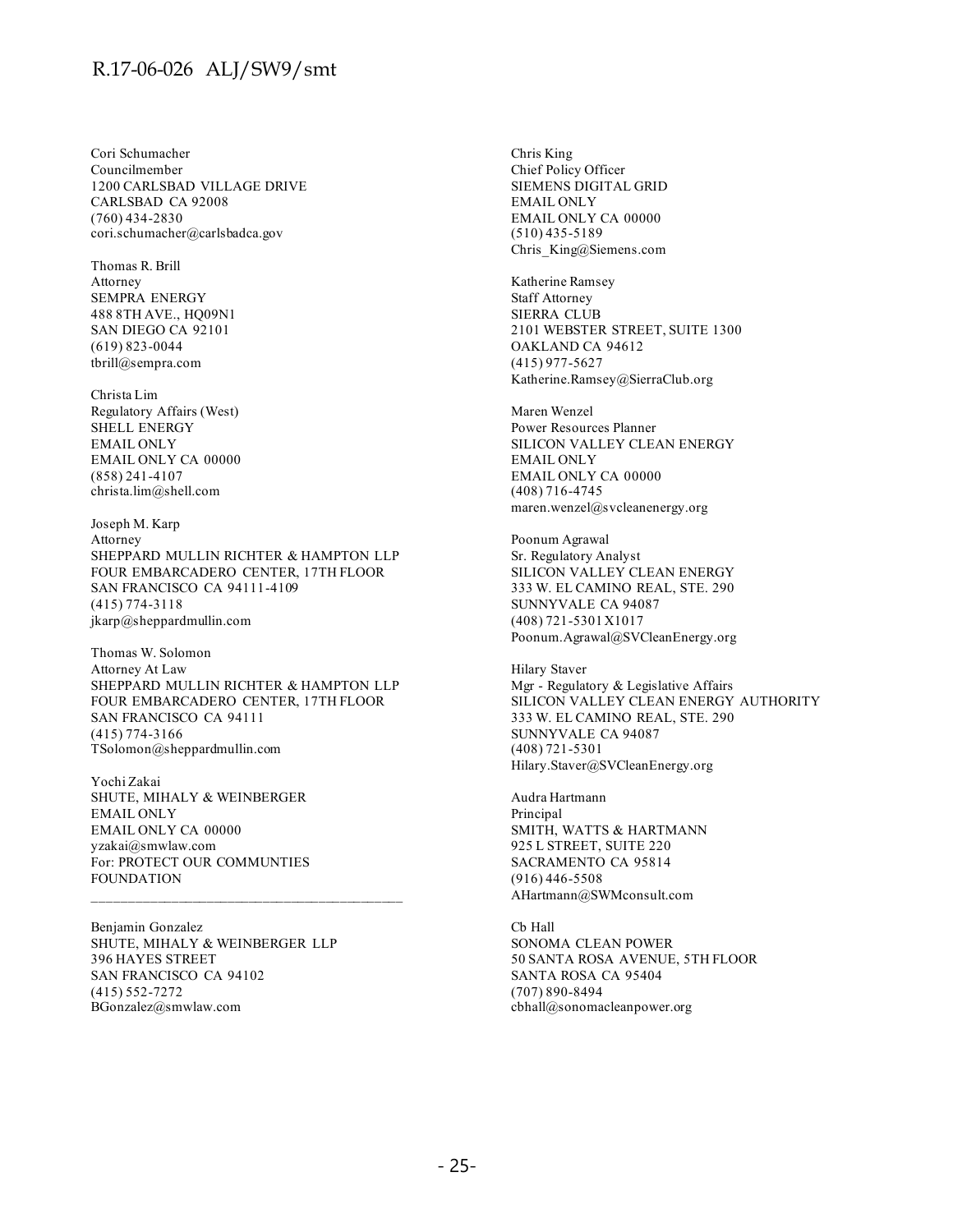Neal Reardon Dir - Regulatory Affairs SONOMA CLEAN POWER AUTHORITY 50 SANTA ROSA AVE., 5TH FL. SANTA ROSA CA 95404 (707) 890-8488 NReardon@SonomaCleanPower.org

Amy Liu Regulatory Relations SOUTHERN CALIFORNIA EDISON 2244 WALNUT GROVE AVENUE, PO BOX 800 ROSEMEAD CA 91770 (626) 302-4019 Amy.Liu@sce.com For: Southern California Edison

Case Administration SOUTHERN CALIFORNIA EDISON COMPANY 2244 WALNUT GROVE AVE. ROSEMEAD CA 91770 (626) 302-6906 Case.Admin@sce.com

 $\mathcal{L}_\text{max}$  and the contract of the contract of the contract of the contract of the contract of the contract of the contract of the contract of the contract of the contract of the contract of the contract of the contrac

Desiree Wong SOUTHERN CALIFORNIA EDISON COMPANY 8631 RUSH STREET ROSEMEAD CA 91770 (626) 302-1421 Desiree.Wong@sce.com For: Southern California Edison  $\mathcal{L}_\text{max}$  and the contract of the contract of the contract of the contract of the contract of the contract of the contract of the contract of the contract of the contract of the contract of the contract of the contrac

Janet S. Combs, Esq. Dir & Managing Attorney SOUTHERN CALIFORNIA EDISON COMPANY 2244 WALNUT GROVE AVE.3RD FL/PO BOX 800 ROSEMEAD CA 91770-3714 (626) 302-1524 Janet.Combs@sce.com

Mario Dominguez Attorney SOUTHERN CALIFORNIA EDISON COMPANY 2244 WALNUT GROVE AVENUE ROSEMEAD CA 91770 Mario.E.Dominguez@sce.com

Michelle Stark Mgr SOUTHERN CALIFORNIA EDISON COMPANY EMAIL ONLY EMAIL ONLY CA 00000 (626) 633-4801 Michelle.Stark@sce.com For: Southern California Edison

Raffi Minasian SOUTHERN CALIFORNIA EDISON COMPANY 8631 RUSH STREET ROSEMEAD CA 91770 (626) 302-8905 Raffi.Minasian@sce.com

Teresa Pham SOUTHERN CALIFORNIA EDISON COMPANY 8631 RUSH STREET ROSEMAD CA 91770 Teresa.Pham@sce.com

Laura Mcwilliams STATE SENATOR JERRY HILL STATE CAPITOL, ROOM 5035 SACRAMENTO CA 95814 (916) 651-4013 Laura.McWilliams@sen.ca.gov

Lilly Mckenna Attorney STOEL RIVES LLP THREE EMBARCADERO CENTER, STUITE 1120 SAN FRANCISCO CA 94111 (415) 500-6527 lilly.mckenna@stoel.com

Ehren Seybert Administrative Law Judge Division RM. 5041 505 Van Ness Avenue San Francisco CA 94102 3298 (415) 703-5991 es2@cpuc.ca.gov

Mitchell Shapson Legal Division RM. 5129 505 Van Ness Avenue San Francisco CA 94102 3298 (415) 703-2727 sha@cpuc.ca.gov

Sean A. Simon Executive Division RM. 5201 505 Van Ness Avenue San Francisco CA 94102 3298 (415) 703-3791 svn@cpuc.ca.gov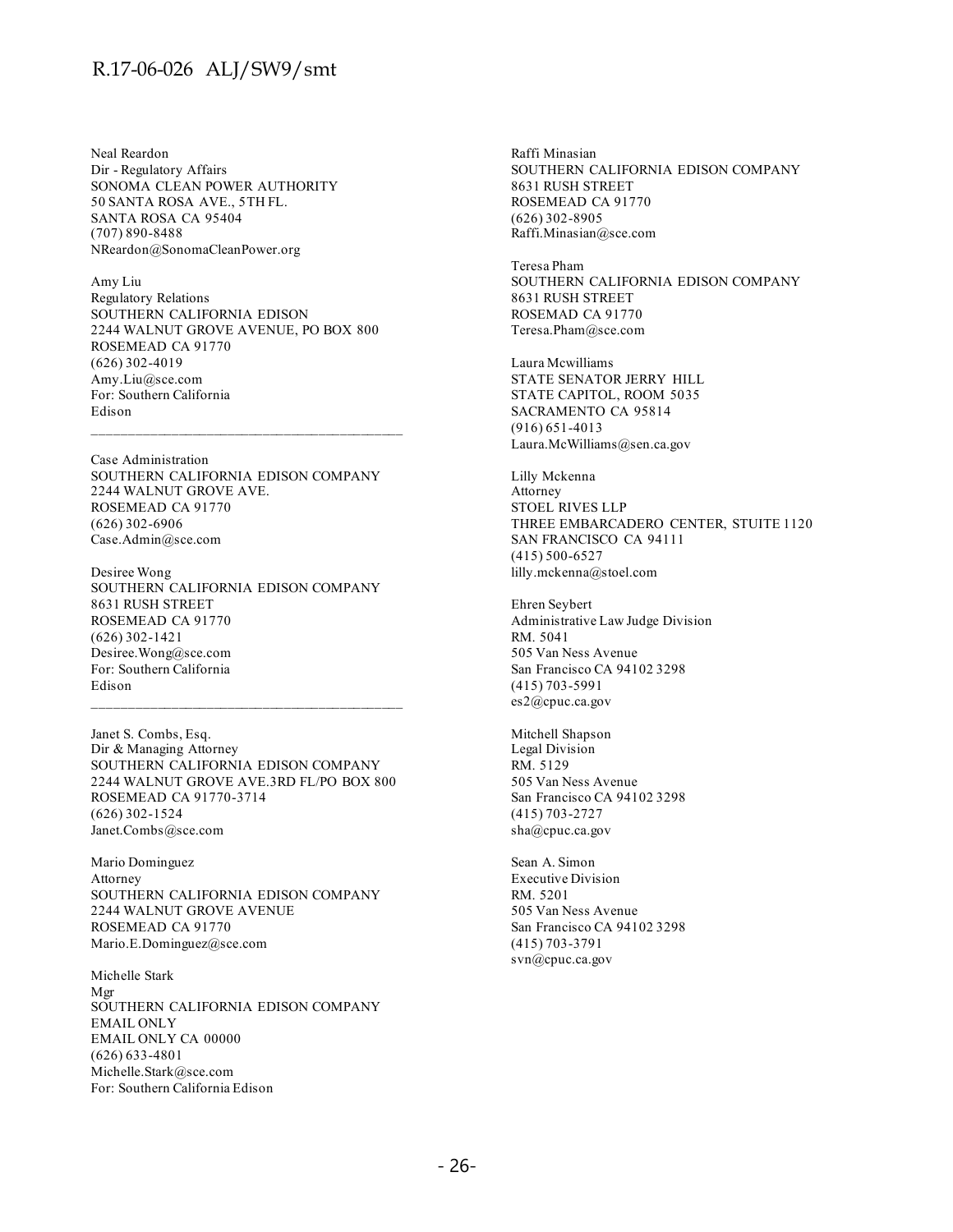Co.

Amanda Singh Executive Division 505 Van Ness Avenue San Francisco CA 94102 3298 (415) 703-2452 asi@cpuc.ca.gov

Timothy Alan Simon Attorney TAS STRATEGIES 100 PINE STREET, SUITE 1250 SAN FRANCISCO CA 94111 (415) 800-1266 TAS@TASStrategies.com

Don Vawter Vp - Origination & Development TERRA-GEN EMAIL ONLY EMAIL ONLY CA 00000 (949) 525-3950 DVawter@Terra-Gen.com

THE ENERGY AUTHORITY EMAIL ONLY EMAIL ONLY AA 00000 CPUCR1706026PCIA@teainc.org

Colin Cameron Structure & Pricing Analyst THE ENERGY AUTHORITY 405 114TH AVENUE SE, STE. 100 BELLEVUE WA 98004 (425) 460-1108 CCameron@TEAinc.org

Julia Severson THE PROTECT OUR COMMUNITIES FOUNDATION 4452 PARK BLVD, UNIT 309 SAN DIEGO CA 92116 (619) 693-4788 julia@protectourcommunities.org

Joe Kaatz Staff Attorney UNIVERSITY OF SAN DIEGO SCHOOL OF LAW ENERGY POLICY INITIATIVES CENTER 5998 ALCALA PARK SAN DIEGO CA 92110-2492 (619) 260-4600 X2870 KaatzJ-11@SanDiego.edu

Courtney Cook Paralegal / Office Admin. UTILITY CONSUMERS' ACTION NETWORK 3405 KENYON STREET, SUITE 401 SAN DIEGO CA 92110 (619) 696-6966 Courtney@ucan.org

Eric Woychik Expert UTILITY CONSUMERS' ACTION NETWORK 3405 KENYON STREET, STE. 401 SAN DIEGO CA 92110 (619) 717-2644 Eric@Strategyi.com For: UCAN

Edward Lopez Executive Dir UTILITY CONSUMERS  $\hat{\mathbf{a}} \in \mathbb{C}^{\mathsf{N}}$  ACTION NETWORK 3405 KENYON ST. SUITE 401 SAN DIEGO CA 92110 (619) 696-6966 Edward@ucan.org

 $\mathcal{L}_\text{max}$  and the contract of the contract of the contract of the contract of the contract of the contract of the contract of the contract of the contract of the contract of the contract of the contract of the contrac

Ry Rivard VOICE OF SAN DIEGO 110 W.A ST., SUITE 650 SAN DIEGO CA 92101 (619) 550-5665 Ry.Rivard@VoiceOfSanDiego.org

Ian Kearney Associate WESTERN ENERGY & WATER, APC 333 UNIVERSITY AVE., STE. 200 SACRAMENTO CA 95825 (916) 234-0643 IKearney@WEAWlaw.com

Rachel Mcferrin Regulatory Analyst WESTERN ENERGY AND WATER 333 UNIVERSITY AVE, SUITE 200 SACRAMENTO CA 95825 (719) 352-2655 rmcferrin@weawlaw.com

Barbara Spoonhour Dir - Energy & Environmental Programs WESTERN RIVERSIDE COUNCIL OF GOVN'T 4080 LEMON STREET, 3RD FL. RIVERSIDE CA 92601 (951) 955-8313 BSpoonhour@WRCOG.us